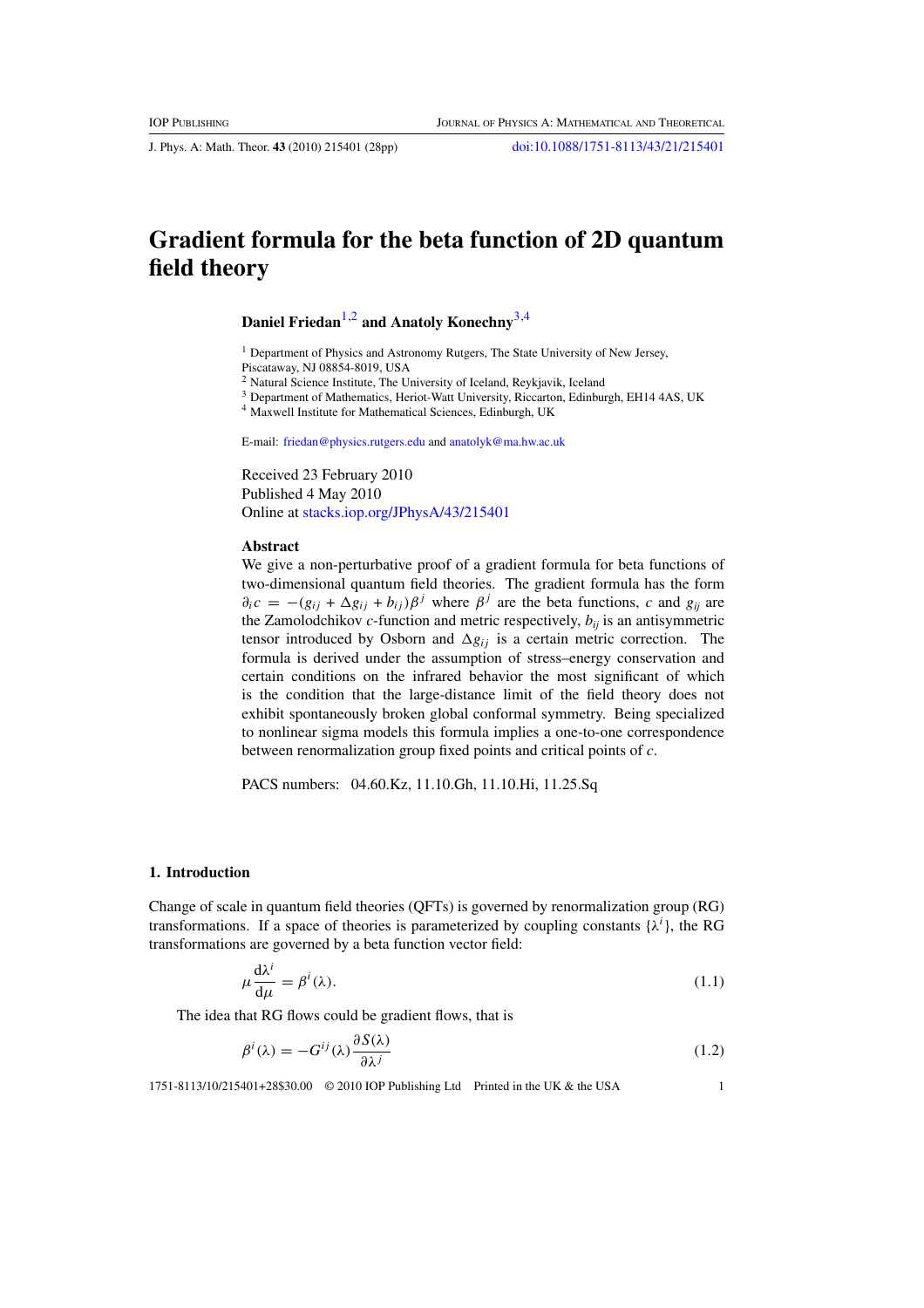for some metric  $G^{ij}(\lambda)$  and potential function  $S(\lambda)$  defined on the theory space, has some history. One of the earliest papers devoted to this question was [\[2](#page-27-0)]. It was suggested in that paper that RG flows are gradient flows in a wide variety of situations. Gradient flows have some special properties. Thus, if the metric  $G^{ij}$  is positive definite, the scale derivative of the potential function is negative definite:

$$
\mu \frac{\mathrm{d}S}{\mathrm{d}\mu} = \beta^i \frac{\partial S}{\partial \lambda^i} = -G_{ij}\beta^i \beta^j \leq 0 \tag{1.3}
$$

and therefore *S* monotonically decreases along the flow. This demonstrates irreversibility of the RG flows and forbids limiting cycle behavior. Another appealing property of gradient flows is that the matrix of anomalous dimensions  $\partial_i \beta^j$  is symmetric and thus their eigenvalues at critical points, that give critical exponents, are always real.

The first perturbative computations in support of this idea were done for four-dimensional theories [\[3](#page-27-0)]. Later more evidence was found in the context of two-dimensional general sigma models [\[4](#page-27-0), [5](#page-27-0)]. In [\[5](#page-27-0)] a gradient formula of the form (1*.*[2\)](#page-0-0) was formulated for such models and shown to hold up to two loops for a particular class of sigma models. A crucial ingredient for a gradient formula for general sigma models was the introduction of the dilaton field [\[6](#page-27-0), [7\]](#page-27-0). It was shown in [\[8](#page-27-0), [10\]](#page-27-0) that including the dilaton couplings into a general sigma model one finds that the vanishing beta function equations are equivalent to critical points of a certain functional at the leading order in  $\alpha'$ . A gradient formula of the form  $(1.2)$  $(1.2)$  was checked for general sigma models in [\[9\]](#page-27-0) to the first two orders in  $\alpha'$ . In string theory conformal sigma models describe strings propagating on the sigma model target manifolds. The sigma model couplings parameterize a metric  $G_{IJ}$ , an antisymmetric tensor  $B_{IJ}$  and a dilaton field  $\Phi$  defined on the target space manifold. The gradient property (1*.*[2\)](#page-0-0) attains a special significance in this context becoming a manifestation of the string action principle. The condition for conformal invariance is that the beta functions vanish:  $\beta^G = \beta^{\hat{B}} = \beta^{\hat{\Phi}} = 0$ . It is equivalent to string equations of motion. The gradient property [\(1](#page-0-0)*.*2) thus means that the string equations of motion arise by varying a functional of couplings—*S*, which can be identified with the string action functional.

Another reinforcement of the gradient conjecture (1*.*[2\)](#page-0-0) for two-dimensional theories came from the Zamolodchikov *c*-theorem [\[11](#page-27-0)]. The last one is a general theorem applicable to unitary 2D theories that states that there is a function *c* on the space of theories that monotonically decreases along the RG flows and coincides with the Virasoro central charge at fixed points. (We give a slightly modified proof of this theorem in section [3.](#page-5-0)) The theorem was proved by constructing *c* whose scale derivative takes the form of the right-hand side of (1*.*3) with a certain positive definite metric. It was natural to conjecture that a gradient formula of the form  $(1.2)$  $(1.2)$  holds with *S* being the *c* function and  $G_i$ —the Zamolodchikov metric. This was shown to hold at the leading order in conformal perturbation theory near fixed points [\[11](#page-27-0), [13](#page-27-0)]. In the context of nonlinear sigma models this idea was discussed in [\[15\]](#page-27-0). It was argued in [\[15\]](#page-27-0) that for the purposes of string theory the *c*-function cannot provide a suitable potential function (we comment more on this in section [10\)](#page-26-0). Other potential functions for RG flows of nonlinear sigma models were considered in [\[12](#page-27-0), [14,](#page-27-0) [15](#page-27-0), [17,](#page-27-0) [18](#page-27-0)] which were shown to be related to the central charge and to each other. In [\[18\]](#page-27-0) a potential function for nonlinear sigma models was constructed assuming the existence of a sigma model zero mode integration measure with certain properties. It was shown that a measure with the required properties can be constructed infinitesimally but a proof of the integrability of that construction is still lacking. An essential tool proposed in [\[18\]](#page-27-0) for deriving gradient formulas was the use of Wess–Zumino consistency conditions on local Weyl transformations in the presence of curved metric and sources. This technique was applied in [\[19](#page-27-0)] to a class of quantum field theories subject to certain power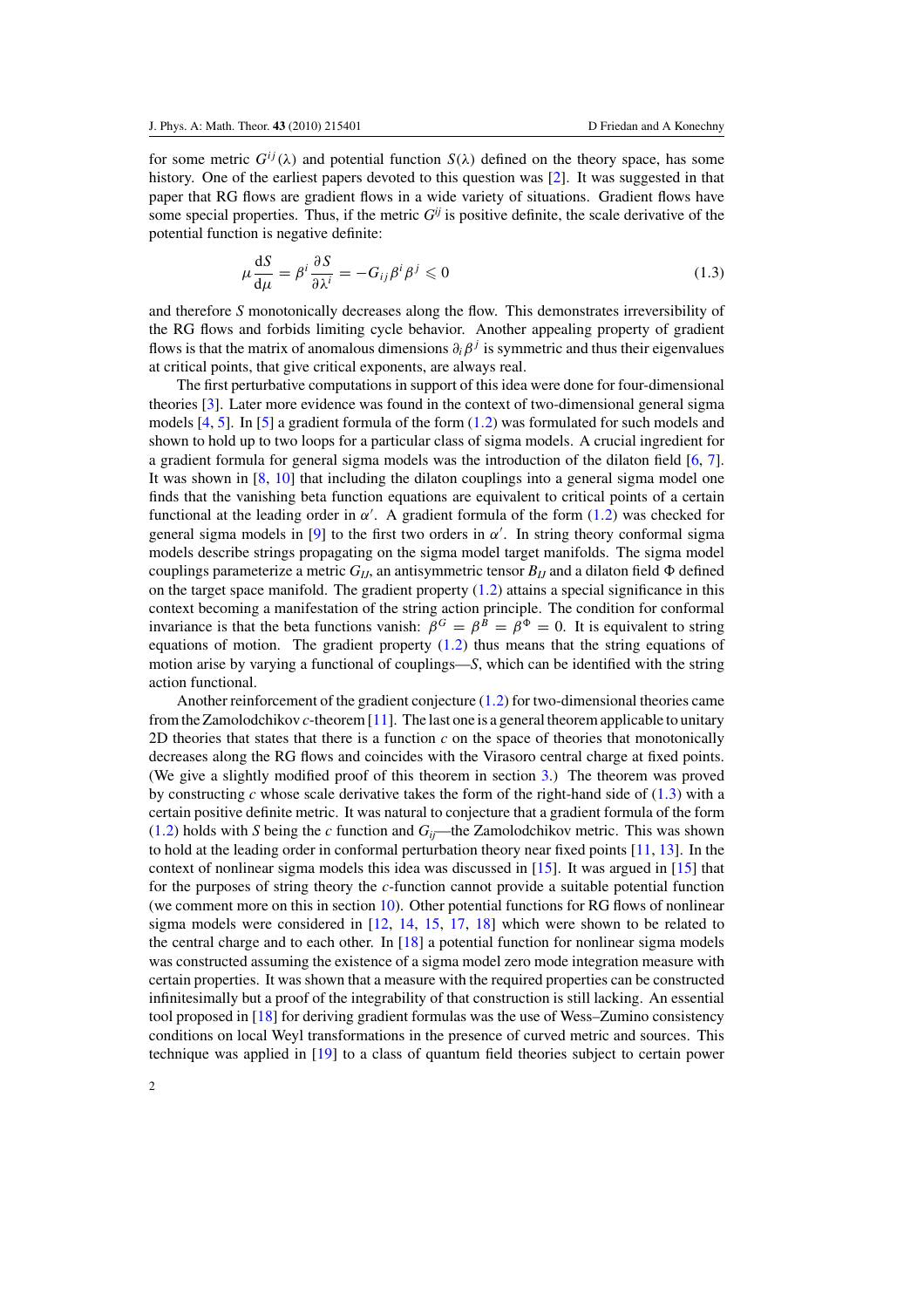<span id="page-2-0"></span>counting restrictions. It was shown that for these theories a gradient formula holds which is of a slightly different form than [\(1](#page-0-0)*.*2):

$$
\partial_i c = -g_{ij}\beta^j - b_{ij}\beta^j \tag{1.4}
$$

where *c* and  $g_{ij}$  are Zamolodchikov's metric and *c*-function respectively [\[11](#page-27-0)] and  $b_{ij}$  is a certain antisymmetric tensor. The necessity to introduce an antisymmetric tensor along with Zamolodchikov's metric can be demonstrated by the use of conformal perturbation theory. Thus, it was shown in [\[23](#page-27-0)] by explicit perturbative calculations that the one-form  $g_{ij}\partial^j c$  is not closed for some flows<sup>5</sup>. Still, as we will explain in the next section, Osborn's gradient formula (1*.*4), although very inspiring, falls short of providing a general gradient formula. The main content of the present work is a derivation of a gradient formula that generalizes formula (1*.*4) to a much wider class of theories that includes nonlinear sigma models as well.

To finish the historical overview we mention here that a general gradient formula was proven for boundary renormalization group flows in two dimensions [\[22](#page-27-0)]. Such flows happen in QFTs defined on a half plane (or a cylinder) when the bulk theory is conformal but the boundary condition breaks the conformal invariance. One of the implications of the boundary gradient formula is a proof of Affleck and Ludwig's *g*-theorem [\[21\]](#page-27-0) which is a statement analogous to Zamolodchikov's *c*-theorem. A string theory interpretation of this gradient formula is that it provides an off-shell action for open strings. The boundary gradient formula was proved under certain assumptions on the UV behavior which are reminiscent of the power counting restrictions of [\[19\]](#page-27-0). Nevertheless, we will show in the present paper that any assumption of this kind can be dispensed with in proving a bulk gradient formula.

The paper is organized as follows. In section 2 after introducing some notations we explain in more detail Osborn's gradient formula (1*.*4) and the assumptions that went into proving it. We then state our main result—a general gradient formula (2*.*[13\)](#page-4-0)—and discuss the assumptions needed to prove it. In section [3](#page-5-0) we give a proof of Zamolodchikov's formula and recast it in the form that we use as a starting point for proving the gradient formula. In section [4](#page-6-0) the first steps of the proof are explained. At the end of those steps we express the quantity  $\partial_i c + g_{ii} \beta^j + b_{ii} \beta^j$  built from the elements present in (1.4) via three-point functions with a certain contact operator present in them. To analyze these three-point functions we develop a sources and operations formalism in section [5.](#page-8-0) A short summary of the formalism is provided in section [5.2.](#page-11-0) After discussing the Callan–Symanzik equations in section  $6$  we resume the proof in section [7](#page-13-0) putting to use the Wess–Zumino consistency conditions on the local renormalization operation and our infrared assumptions. At the end of section [7](#page-13-0) an infrared regulated gradient formula is obtained. In section [8](#page-18-0) the proof is concluded by removing the infrared cutoff. Section [9](#page-20-0) contains a discussion of the properties of the gradient formula and the assumptions used in proving it. In section [9.5](#page-24-0) the gradient formula is specialized to the nonlinear sigma model case and a proof is given of the correspondence between RG fixed points and stationary points of *c*. In section [10](#page-26-0) we conclude with some final remarks.

#### **2. The general gradient formula**

In this paper we consider two-dimensional Euclidean quantum field theories equipped with a conserved stress–energy tensor  $T_{\mu\nu}(x)$ . The stress–energy tensor measures the response of the theory to metric perturbations, so that if  $Z[g_{\mu\nu}]$  is a partition function defined on a two-dimensional plane with metric  $g_{\mu\nu}(x) = \delta_{\mu\nu} + \delta g_{\mu\nu}$ ,

$$
\delta \ln Z = \frac{1}{2} \iint d^2 x \langle \delta g_{\mu\nu} T^{\mu\nu}(x) \rangle.
$$
 (2.1)

<sup>5</sup> The obstruction to closedness occurs at the next-to-leading order in perturbation.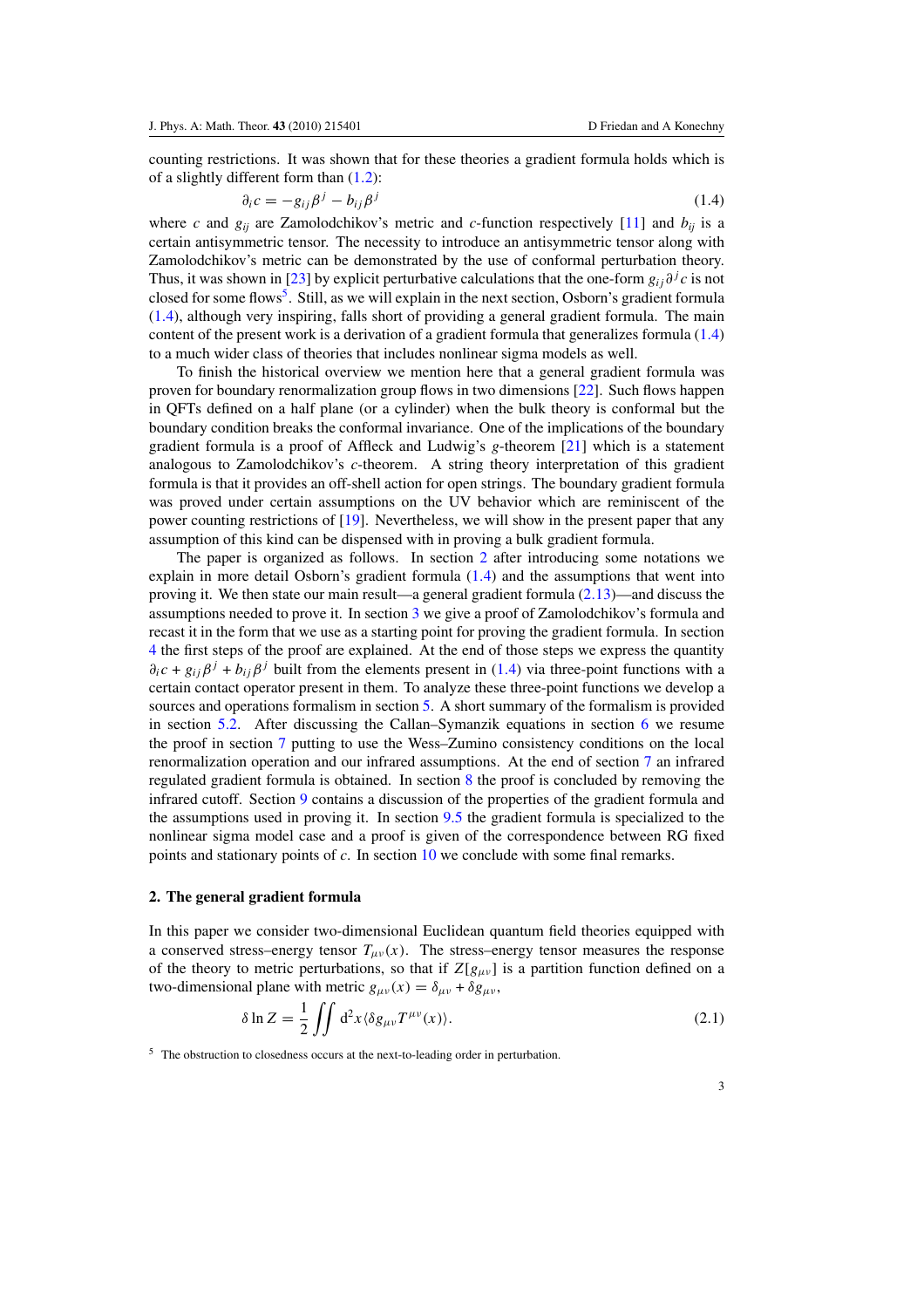<span id="page-3-0"></span>In two dimensions any metric can be made conformally flat so that  $g_{\mu\nu}(x) = \mu^2(x)\delta_{\mu\nu}$  where the function  $\mu(x)$  sets the local scale. A change of local scale is generated by the trace of stress–energy tensor  $\Theta(x) \equiv g^{\mu\nu}T_{\mu\nu}(x)$ :

$$
\mu(x)\frac{\delta \ln Z}{\delta \mu(x)} = \langle \Theta(x) \rangle. \tag{2.2}
$$

For correlation functions computed on  $\mathbb{R}^2$  with constant scale  $\mu$  the change of scale is obtained by integrating over an insertion of  $\Theta(x)$ :

$$
\mu \frac{\partial}{\partial \mu} \langle \mathcal{O}_1(x_1), \dots, \mathcal{O}_n(x_n) \rangle_c = \int d^2x \langle \Theta(x) \mathcal{O}_1(x_1), \dots, \mathcal{O}_n(x_n) \rangle_c.
$$
 (2.3)

Here  $\mathcal{O}_1, \ldots, \mathcal{O}_n$  are local operators and the subscript *c* at the correlator brackets marks connected correlators.

Assume that a family of renormalizable QFTs is parameterized by renormalized coupling constants  $\lambda^i$ ,  $i = 1, ..., N$ . We assume that an action principle [\[1\]](#page-27-0) is satisfied. This means that for each coupling  $\lambda^i$  there exists a local operator  $\phi_i(x)$  such that for any set of local operators  $\mathcal{O}_1, \ldots, \mathcal{O}_n$ 

$$
\frac{\partial}{\partial \lambda^i} \langle \mathcal{O}_1(x_1), \dots, \mathcal{O}_n(x_n) \rangle_c = \int d^2x \, \langle \phi_i(x) \mathcal{O}_1(x_1), \dots, \mathcal{O}_n(x_n) \rangle_c. \tag{2.4}
$$

Note that the integrability of the integrand in (2*.*3) and (2*.*4) assumes the appropriate infrared behavior of the correlators.

Assume further that the couplings  $\lambda^i$  can be promoted to local sources  $\lambda^i(x)$  for the fields  $\phi_i(x)$ . The generating functional ln Z then in general depends on the scale factor  $\mu(x)$  and the sources  $\lambda^i$ , and the action principle (2.4) means that in addition to (2.[1\)](#page-2-0) we have

$$
\frac{\delta \ln Z}{\delta \lambda^i(x)} = \langle \phi_i(x) \rangle.
$$
 (2.5)

A correlation function of the form

$$
\langle \phi_{i_1}(x_1)\phi_{i_2}(x_2)\dots\phi_{i_n}(x_2)\Theta(y_1)\Theta(y_2)\dots\Theta(y_m)\rangle_c
$$
\n(2.6)

evaluated on a flat  $\mathbb{R}^2$  can be obtained by taking variational derivatives of ln Z with respect to the sources  $\lambda^i$  and the metric scale factor  $\mu$  and then setting the sources and the scale to be constant. In a renormalized theory the correlators (2*.*6) are distributions. They form a basic set of local physical quantities defined in a given QFT.

In a renormalizable QFT a change of scale can be compensated by changing the couplings *λ*<sup>*i*</sup> according to (1.[1\)](#page-0-0). By the action principle (2.4) this implies that  $Θ(x) = β<sup>i</sup> φ<sub>i</sub>(x)$  where  $\beta$ <sup>*i*</sup> are the beta functions. This equation should be understood as an operator equation, that is, as an equation that holds inside correlation functions (2*.*6) up to contact terms (i.e. up to distributions supported on subsets of measure zero). The use of sources  $\lambda^{i}(x)$  and nonconstant Weyl factor  $\mu(x)$  facilitates bookkeeping of the contact terms. In the presence of non-constant  $\lambda^{i}(x)$  and  $\mu(x)$  one can expand the difference  $\Theta(x) - \beta^{i}(\lambda(x))\phi_{i}(x)$  in terms of derivatives of the sources and metric [\[19\]](#page-27-0). The expansion must by covariant with respect to changes of coordinates. This requirement ensures that the contact terms respect the conservation of stress–energy tensor. In [\[19\]](#page-27-0) Osborn assumed that this expansion has the form

$$
\Theta(x) - \beta^i \phi_i(x) = \frac{1}{2} \mu^2 R_2(x) C(\lambda) + \partial^\mu [W_i(\lambda) \partial_\mu \lambda^i] + \frac{1}{2} \partial_\mu \lambda^i \partial^\mu \lambda^j G_{ij}(\lambda)
$$
(2.7)

where

$$
\mu^2 R_2(x) = -2\partial_\mu \partial^\mu \ln \mu(x) \tag{2.8}
$$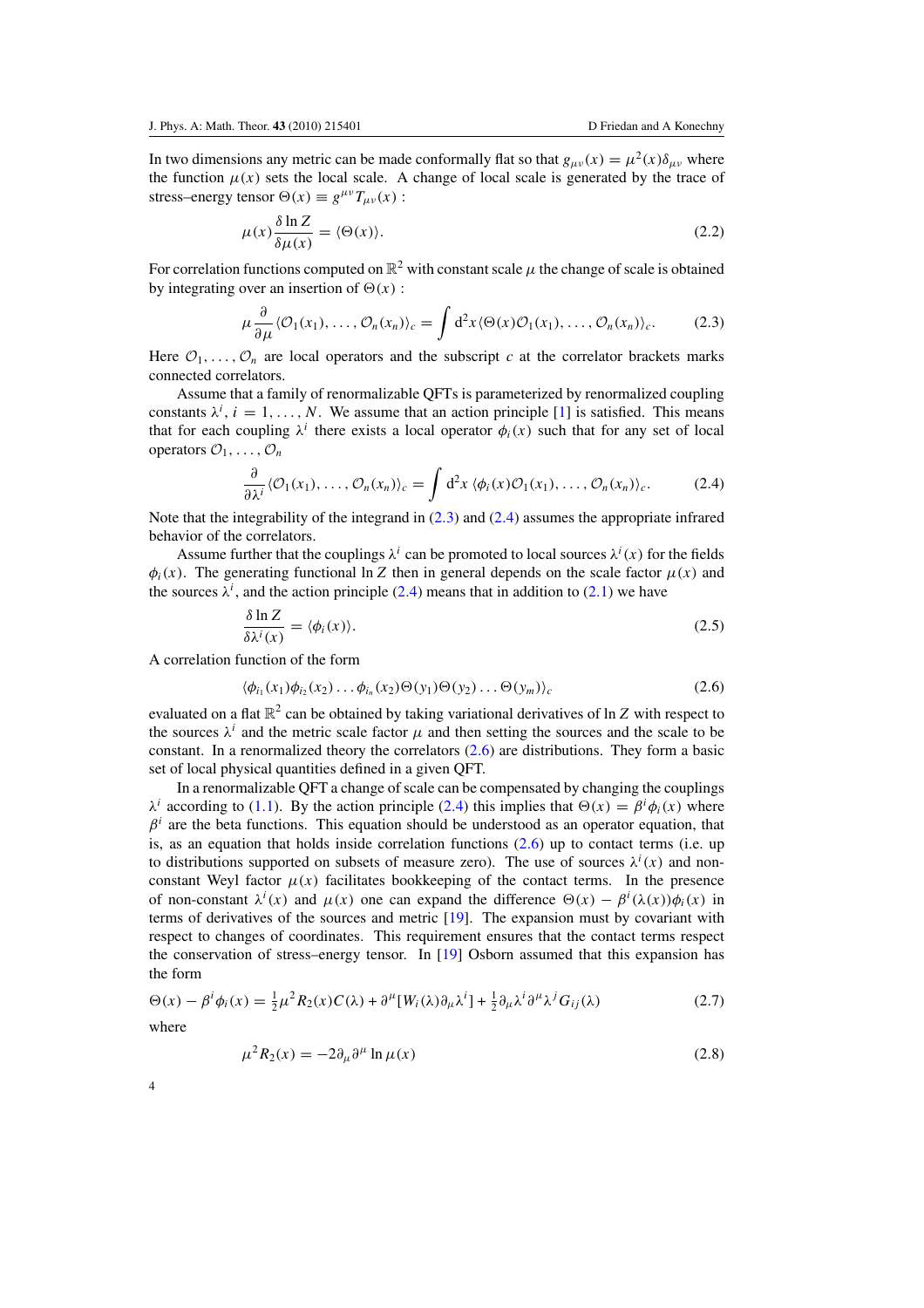<span id="page-4-0"></span>is the two-dimensional curvature density. Note that in  $(2.7)$  $(2.7)$  *C*,  $W_i$  and  $G_{ij}$  are functions of  $\lambda$  evaluated on  $\lambda^{i}(x)$  that depend on *x* via  $\lambda^{i}(x)$  only. Effectively equation [\(2](#page-3-0).7) gives a local version of the renormalization group equation. Using the Wess–Zumino consistency conditions for the local renormalization group transformations [\(2](#page-3-0)*.*7) Osborn derived a gradient formula [\[19](#page-27-0)]

$$
\partial_i c + g_{ij} \beta^j + b_{ij} \beta^j = 0 \tag{2.9}
$$

where *c* and  $g_{ij}$  are the Zamolodchikov *c*-function and metric respectively[\[11\]](#page-27-0) defined in terms of two-point functions as

$$
c = 4\pi^2 \left( x^\mu x^\nu x^\alpha x^\beta - x^2 g^{\mu\nu} x^\alpha x^\beta - \frac{1}{2} x^2 x^\mu g^{\nu\alpha} x^\beta \right) \langle T_{\mu\nu}(x) T_{\alpha\beta}(0) \rangle_{c/\Lambda|x|=1}
$$
(2.10)

$$
g_{ij} = 6\pi^2 \Lambda^{-4} \langle \phi_i(x) \phi_j(0) \rangle_{c/\Lambda |x|=1}
$$
\n(2.11)

where  $\Lambda^{-1}$  is a fixed arbitrary 2D distance. The tensor  $b_{ij}$  is an antisymmetric two-form that can be expressed as

$$
b_{ij} = \partial_i w_j - \partial_j w_i, \qquad w_i = 3\pi \int d^2x \, x^2 \theta (1 - \Lambda |x|) \langle \phi_i(x) \Theta(0) \rangle_c \tag{2.12}
$$

where  $\Lambda$  is the same mass scale used in the definitions of *c* and  $g_{ij}$ . The most restrictive assumption in [\[19\]](#page-27-0) appears to be the form of expansion (2*.*[7\)](#page-3-0). The fact that the expansion does not go beyond the second order in derivatives suggests a certain power counting principle. Such a principle could be provided in the vicinity of an ultraviolet fixed point by the standard power counting arguments for renormalizability. Even with such a counting principle expansion (2*.*[7\)](#page-3-0) is too restrictive. Thus, it omits terms of the form  $\partial_\mu \lambda^i J_i^\mu(x)$  where  $J_i^\mu(x)$  are local vector fields which can be prescribed engineering dimension 1. Such terms in the scale anomaly can be generated by near marginal perturbations near fixed points. In particular they are present in generic current–current perturbations of Wess–Zumino–Witten theories [\[27](#page-27-0)]. Another class of theories for which [\(2](#page-3-0)*.*7) is too restrictive is general nonlinear sigma models. In this case one needs to allow the quantities *C*,  $W_i$  and  $G_{ij}$  in [\(2](#page-3-0).7) to have a non-trivial operator content. The case of sigma models was covered separately in [\[19](#page-27-0)] (see also [\[12](#page-27-0), [14,](#page-27-0) [15](#page-27-0), [17](#page-27-0), [18\]](#page-27-0) and references therein). It was shown that a gradient formula analogous to (2*.*9) can be derived provided a sigma model integration measure with certain properties exists. In the present paper we will go beyond Osborn's UV assumptions allowing for an arbitrary local covariant expansion with operator-valued coefficients replacing (2*.*[7\)](#page-3-0). Making instead assumptions about the infrared behavior we derive a general formula

$$
\partial_i c + (g_{ij} + \Delta g_{ij})\beta^j + b_{ij}\beta^j = 0.
$$
\n(2.13)

The metric correction  $\Delta g_{ij}$  is constructed via two-point functions of  $\phi_i$  with the currents  $J_j^{\mu}(x)$  arising from the expansion generalizing expansion (2.[7\)](#page-3-0) (see formulas [\(8](#page-18-0).2) and  $(\dot{8}.15)$  $(\dot{8}.15)$ ). Alternatively  $\Delta g_{ij}$  can be expressed via three-point functions with the pure-contact field  $D(x) = \Theta(x) - \beta(x)$  (formula [\(8](#page-18-0).3)). Formula (2.13) is derived under two separate assumptions on the infrared behavior. The first assumption is that the action principle (2*.*[4\)](#page-3-0) holds for one- and two-point functions of operators  $\phi_i$  that assumes that these functions are at least once differentiable. This ensures in particular that the *c*-function is once differentiable. The second assumption is that for any vector field  $J_\mu(x)$  we have

$$
\lim_{|x| \to \infty} |x|^3 \langle J_\mu(x) T_{\alpha \beta} \rangle_c = 0. \tag{2.14}
$$

This condition is equivalent to requiring that the long-distance limit of the QFT does not exhibit spontaneously broken global conformal symmetry. (Recall that at fixed points special conformal symmetry requires  $T(z)$  to decay at infinity as  $|z|^{-4}$ .) As a simple example in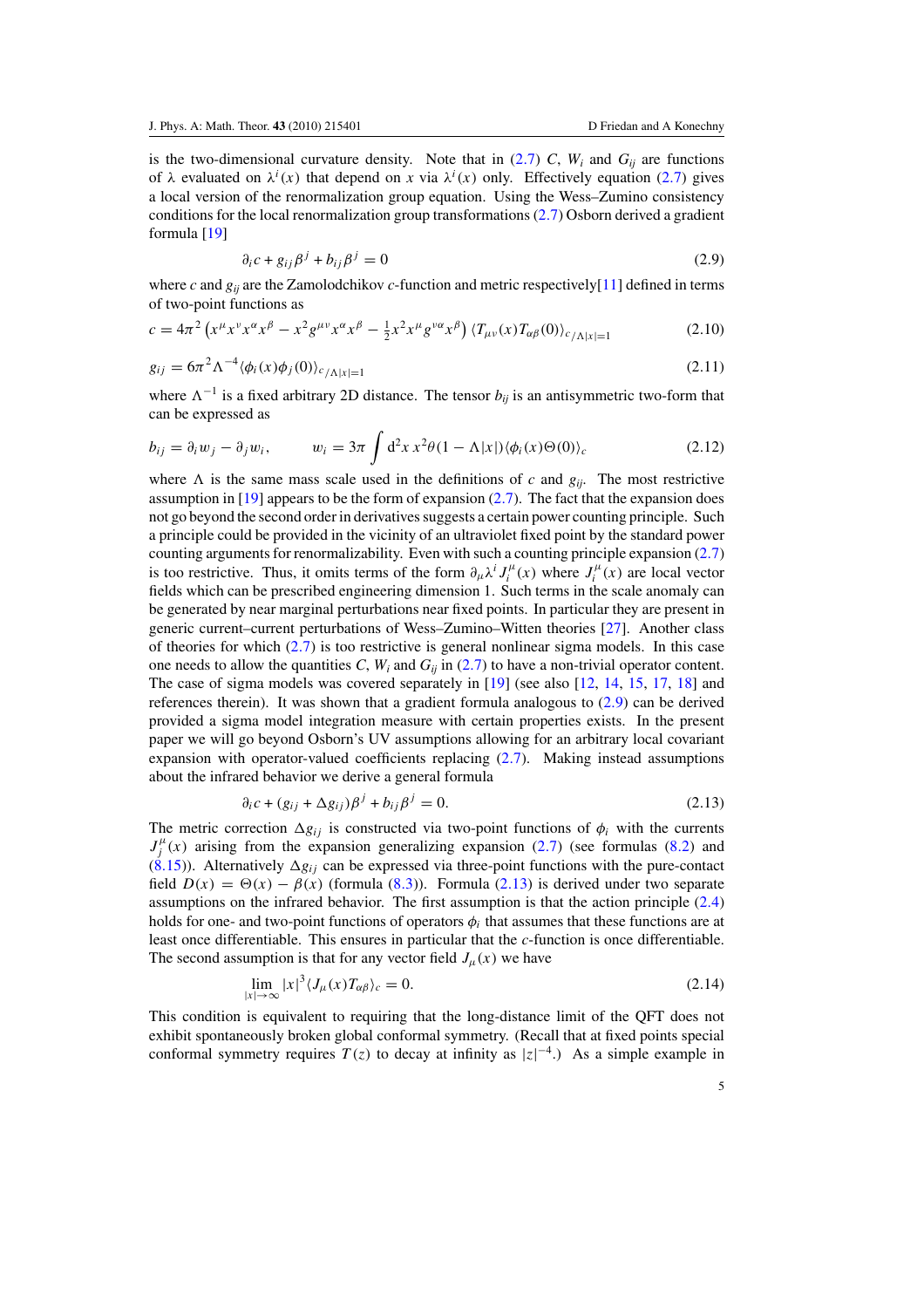<span id="page-5-0"></span>section [9.2](#page-20-0) demonstrates, this condition is essential. If in a scale invariant theory the global conformal symmetry is broken via boundary conditions at infinity, the value of the central charge may vary with moduli.

Our considerations include the nonlinear sigma model case. We thus show that in order to have a gradient formula we may replace the somewhat obscure technical assumption on the measure given in [\[18](#page-27-0)] by a more conceptually clear assumption on the stress–energy tensor behavior (2*.*[14\)](#page-4-0) which we show to be a necessary assumption in section [9.2.](#page-20-0) A question remains, of course, how one can check whether our infrared conditions hold in any given theory. Since in the nonlinear sigma model the expectation values of diffeomorphism invariant local operators are believed to be free of perturbative infrared divergences, they must be analytic in the couplings  $([24, 25])$  $([24, 25])$  $([24, 25])$  $([24, 25])$  $([24, 25])$ . This means that the first infrared assumption can be controlled in perturbation theory. It is less clear to us whether one can control the infrared behavior of  $T_{\mu\nu}$  perturbatively. We are planning to discuss applications of our general result (2.[13\)](#page-4-0) to nonlinear sigma models in more detail in a separate paper [\[27\]](#page-27-0).

#### **3. Zamolodchikov's formula**

Zamolodchikov proved in [\[11\]](#page-27-0) the following formula:

$$
\mu \frac{\partial c}{\partial \mu} = -\beta^i g_{ij} \beta^j \tag{3.1}
$$

where  $\mu$  is the RG scale, *c* is the *c*-function (2.[10\)](#page-4-0) and  $g_{ii}$  is the metric introduced in (2.[11\)](#page-4-0). This formula implies that *c* decreases under the renormalization group flow and is stationary exactly at the fixed points. *c* is normalized so that at fixed points its value coincides with the value of the Virasoro central charge.

Note that the *c*-function and the metric  $g_{ij}$  depend on  $\Lambda$  only through the dimensionless ratio  $\Lambda/\mu$  because according to [\(2](#page-3-0).1) and (2.4) the fields  $T_{\mu\nu}(x)$  and  $\phi_i(x)$  are densities in *x*, implying that their two-point functions take the form

$$
\langle T_{\mu\nu}(x) T_{\alpha\beta}(0) \rangle_c = \mu^4 F_{\mu\nu\alpha\beta}(\mu x),
$$
  

$$
\langle \phi_i(x) \phi_j(0) \rangle_c = \mu^4 F_{ij}(\mu x),
$$
  

$$
\langle T_{\mu\nu}(x) \phi_i(0) \rangle_c = \mu^4 F_{\mu\nu,i}(\mu x).
$$
 (3.2)

Before we set out to prove the general gradient formula it is instructive to go over a proof of formula (3*.*1). One way to prove equation (3*.*1) is to derive alternative formulas for *c* and *gij*

$$
c = -\int d^2x \ G_{\Lambda}(x) \langle \Theta(x) \Theta(0) \rangle_c \tag{3.3}
$$

$$
g_{ij} = -\Lambda \frac{\partial}{\partial \Lambda} \int d^2x G_{\Lambda}(x) \langle \phi_i(x) \phi_j(0) \rangle_c \tag{3.4}
$$

where

$$
G_{\Lambda}(x) = 3\pi x^2 \theta (1 - \Lambda |x|). \tag{3.5}
$$

These are the formulas for *c* and *gij* that we will use in the proof of the gradient formula. Equation (3*.*1) follows immediately from formulas (3*.*3) and (3*.*4):

$$
\mu \frac{\partial c}{\partial \mu} = -\Lambda \frac{\partial c}{\partial \Lambda} = \Lambda \frac{\partial}{\partial \Lambda} \int d^2 x \ G_{\Lambda}(x) \langle \Theta(x) \Theta(0) \rangle_c
$$
  
= 
$$
\int d^2 x \ \Lambda \frac{\partial G_{\Lambda}(x)}{\partial \Lambda} \langle \beta^i \phi_i(x) \beta^j \phi_j(0) \rangle_c
$$
  
= 
$$
-\beta^i g_{ij} \beta^j.
$$
 (3.6)

| I                 |
|-------------------|
|                   |
| ۰.                |
|                   |
| I<br>I<br>M<br>۰, |
|                   |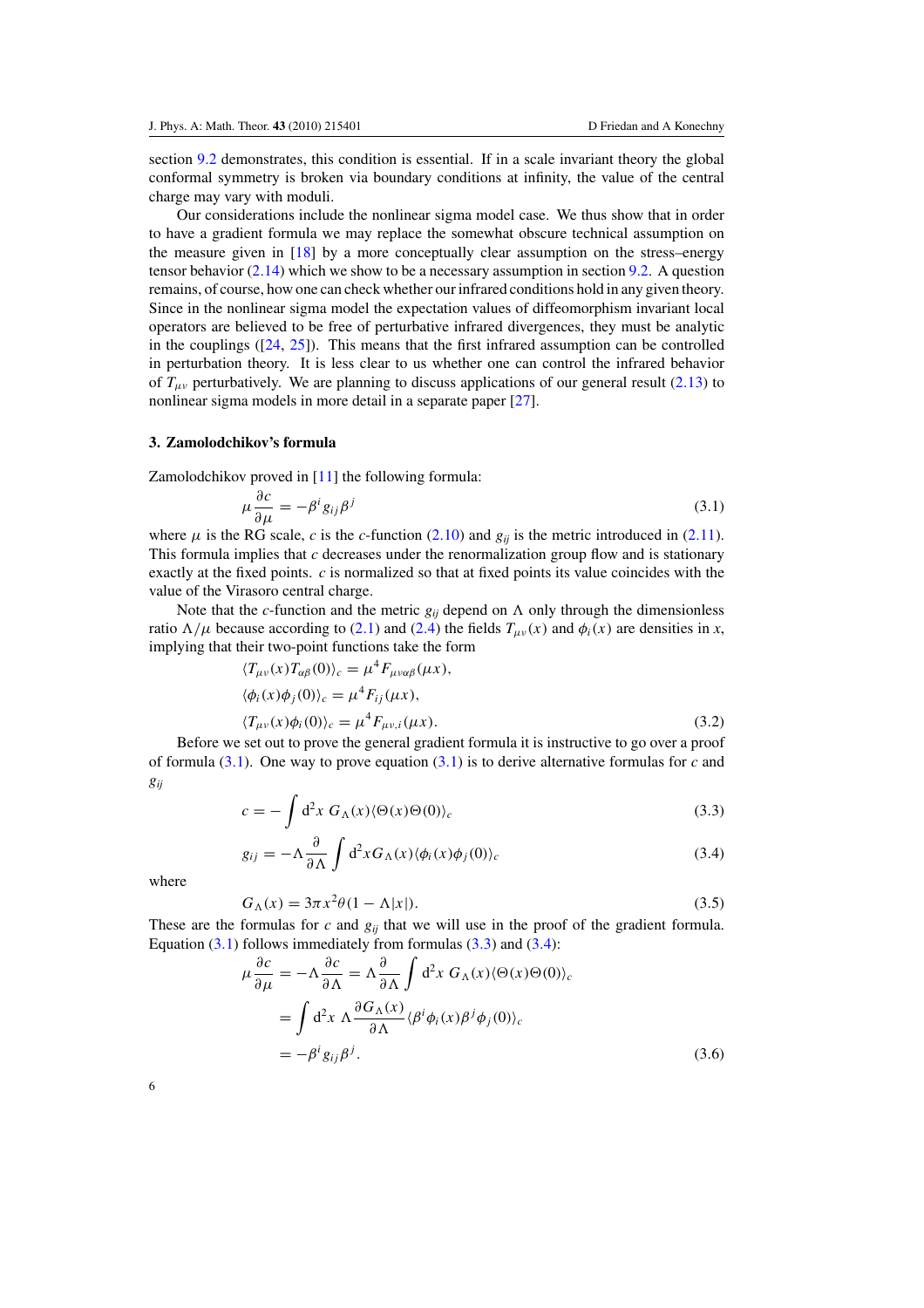<span id="page-6-0"></span>Replacing  $\langle \Theta(x) \Theta(0) \rangle_c$  by  $\langle \beta^i \phi_i(x) \beta^j \phi_j(0) \rangle_c$  in the second line is allowed because they differ only by a contact term in  $x$ , which gives no contribution since the smearing function  $\Lambda \partial G_{\Lambda}(x)/\partial \Lambda$  is supported away from  $x = 0$ .

While formula [\(3](#page-5-0)*.*4) is evidently equivalent to formula (2*.*[11\)](#page-4-0) the equivalence of formulas (2*.*[10\)](#page-4-0) and (3*.*[3\)](#page-5-0) for *c* is shown as follows. Combine the special identity in two spacetime dimensions

$$
(x^2 g^{\mu\nu} g^{\alpha\beta} - g^{\mu\nu} x^{\alpha} x^{\beta} - x^{\mu} x^{\nu} g^{\alpha\beta} + 2 g^{\mu\alpha} x^{\nu} x^{\beta} - x^2 g^{\mu\alpha} g^{\nu\beta}) \langle T_{\mu\nu}(x) T_{\alpha\beta}(0) \rangle_c = 0 \tag{3.7}
$$

with the Ward identity

$$
\partial^{\mu} \langle T_{\mu\nu}(x) T_{\alpha\beta}(0) \rangle_c = 0 \tag{3.8}
$$

and CPT invariance

$$
\langle T_{\mu\nu}(x)T_{\alpha\beta}(0)\rangle_c = \langle T_{\mu\nu}(-x)T_{\alpha\beta}(0)\rangle_c = \langle T_{\alpha\beta}(x)T_{\mu\nu}(0)\rangle_c \tag{3.9}
$$

to calculate

$$
\partial^{\mu}[(2x^{\nu}x^{\alpha}x^{\beta} - 2x^{2}x^{\nu}g^{\alpha\beta} - x^{2}g^{\nu\alpha}x^{\beta})\langle T_{\mu\nu}(x)T_{\alpha\beta}(0)\rangle_{c}] = -3x^{2}\langle \Theta(x)\Theta(0)\rangle_{c}.
$$
\n(3.10)  
It follows from (3.10) that

$$
-\int d^2x \ G_{\Lambda}(x)\langle\Theta(x)\Theta(0)\rangle_c
$$
  
=  $\pi \int d^2x \theta (1 - \Lambda|x|) \partial^{\mu} [(2x^{\nu}x^{\alpha}x^{\beta} - 2x^2x^{\nu}g^{\alpha\beta} - x^2g^{\nu\alpha}x^{\beta})\langle T_{\mu\nu}(x)T_{\alpha\beta}(0)\rangle_c]$   
=  $\pi \int d^2x \delta (1 - \Lambda|x|)|x|^{-2}x^{\mu} (2x^{\nu}x^{\alpha}x^{\beta} - 2x^2x^{\nu}g^{\alpha\beta} - x^2g^{\nu\alpha}x^{\beta})\langle T_{\mu\nu}(x)T_{\alpha\beta}(0)\rangle_c$   
=  $2\pi^2 (2x^{\mu}x^{\nu}x^{\alpha}x^{\beta} - x^2x^{\mu}x^{\nu}g^{\alpha\beta} - x^2g^{\mu\nu}x^{\alpha}x^{\beta} - x^2x^{\mu}g^{\nu\alpha}x^{\beta})\langle T_{\mu\nu}(x)T_{\alpha\beta}(0)\rangle_{c/\Lambda|x|=1},$   
(3.11)

which demonstrates the equivalence of (2*.*[10\)](#page-4-0) and (3*.*[3\)](#page-5-0).

### **4. The proof of the gradient formula (first steps)**

We start by defining a one-form  $r_i$  by the equation

$$
\partial_i c + g_{ij} \beta^j + b_{ij} \beta^j + r_i = 0 \tag{4.1}
$$

and show that the remainder term  $r_i$  can be expressed in terms of correlation functions of  $\Theta(x)$ and  $\phi_i(x)$  with the pure-contact field  $D(x) = \Theta(x) - \beta(x)$ . Infrared behavior of the correlation functions will be an important issue, so we introduce an IR cutoff at  $|x| = L \gg \Lambda^{-1}$  and keep track of the error terms. Our assumptions about IR behavior will be designed to ensure the vanishing of the IR error in the limit  $L \to \infty$ .

We start out by recasting  $g_{ii}\beta^j$  as

$$
g_{ij}\beta^j = 6\pi^2\Lambda^{-4}\langle\phi_i(x)\phi_j(0)\beta^j\rangle_{/\Lambda|x|=1} = 6\pi^2\Lambda^{-4}\langle\phi_i(x)\Theta(0)\rangle_{/\Lambda|x|=1}
$$
 (4.2)

which is valid because  $\beta^{j}\phi_{j}(0)$  differs from  $\Theta(0)$  only by contact terms. This can be further rewritten as

$$
g_{ij}\beta^j = -\Lambda \frac{\partial}{\partial \Lambda} \int d^2x \, G_\Lambda(x) \langle \phi_i(x)\Theta(0) \rangle_c = \mu \frac{\partial}{\partial \mu} \int d^2x \, G_\Lambda(x) \langle \phi_i(x)\Theta(0) \rangle_c \tag{4.3}
$$

where the scaling property [\(3](#page-5-0)*.*2) was used in the last step. Finally using [\(2](#page-3-0)*.*3) we obtain

$$
g_{ij}\beta^j = \int d^2y \int d^2x \ G_{\Lambda}(x) \langle \Theta(y)\phi_i(x)\Theta(0)\rangle_c.
$$
 (4.4)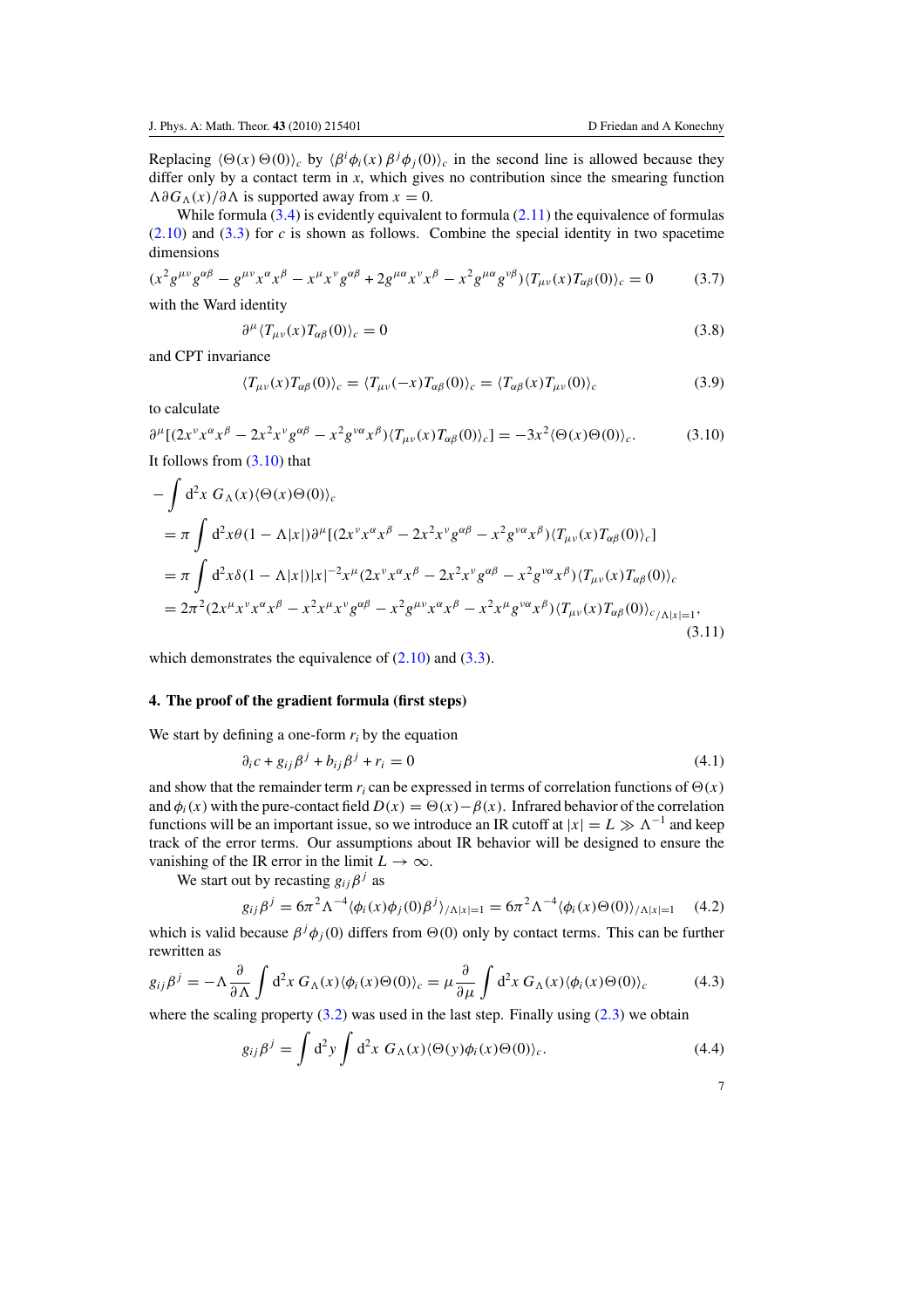<span id="page-7-0"></span>Formula [\(4](#page-6-0)*.*4) is infrared safe but as we want to impose the IR cutoff systematically, we write instead

$$
g_{ij}\beta^j + E_1 = \int_{|y| < L} d^2y \int d^2x \ G_\Lambda(x) \langle \Theta(y)\phi_i(x)\Theta(0) \rangle_c. \tag{4.5}
$$

The Ward identity gives the error term

$$
E_1 = \int_{|y| < L} d^2 y \ \partial^\mu \left[ y^\nu \int d^2 x \ G_\Lambda(x) \langle T_{\mu\nu}(y) \phi_i(x) \Theta(0) \rangle_c \right]
$$
\n
$$
= 2\pi y^\mu y^\nu \int d^2 x \ G_\Lambda(x) \langle T_{\mu\nu}(y) \phi_i(x) \Theta(0) \rangle_{c/|y|=L} \tag{4.6}
$$

which certainly vanishes in the limit  $L \to \infty$ .

We next turn our attention to the derivative *∂ic*. Assuming that *c* can be differentiated with respect to the coupling constants  $\lambda^i$ , we can write using formula (3.[3\)](#page-5-0) for *c* and the action principle [\(2](#page-3-0)*.*4)

$$
\partial_i c = -\int d^2 y \int d^2 x G_{\Lambda}(x) \langle \phi_i(y) \Theta(x) \Theta(0) \rangle_c.
$$
 (4.7)

Again, we regularize in the IR as

$$
\partial_i^L c = -\int_{|y| (4.8)
$$

Formulas (4*.*5) and (4*.*8) can be combined to obtain

$$
\partial_i^L c + g_{ij}\beta^j + E_1 = \int_{|y| < L} d^2 y \int d^2 x G_\Lambda(x) \langle \Theta(y)\phi_i(x)\Theta(0) - \phi_i(y)\Theta(x)\Theta(0) \rangle_c
$$
\n
$$
= \int_{|y| < L} d^2 y \int d^2 x G_\Lambda(x) \langle [\beta(y) + D(y)]\phi_i(x)\Theta(0) - \phi_i(y)[\beta(x) + D(x)]\Theta(0) \rangle_c
$$
\n
$$
= -b_{ij}^L \beta^j + \int_{|y| < L} d^2 y \int d^2 x G_\Lambda(x) \langle D(y)\phi_i(x)\Theta(0) - \phi_i(y)D(x)\Theta(0) \rangle_c \tag{4.9}
$$

where we have introduced the two-form  $b_{ij}^L$ :

$$
b_{ij}^L = \int_{|y| < L} d^2 y \int d^2 x G_{\Lambda}(x) \langle \phi_i(y) \phi_j(x) \Theta(0) - \phi_j(y) \phi_i(x) \Theta(0) \rangle_c. \tag{4.10}
$$

Equation (4*.*9) can be written as

$$
\partial_i^L c + g_{ij}\beta^j + E_1 + b_{ij}^L \beta^j + r_i^L = 0 \tag{4.11}
$$

with

$$
r_i^L = \int_{|y| < L} d^2 y \int d^2 x G_\Lambda(x) \langle \phi_i(y) D(x) \Theta(0) - D(y) \phi_i(x) \Theta(0) \rangle_c. \tag{4.12}
$$

Equations (4*.*11) and (4*.*12) are the main results of this section. We will later show that under our assumptions on the infrared behavior the limits

$$
\partial_i c = \lim_{L \to \infty} \partial_i^L c, \qquad b_{ij} = \lim_{L \to \infty} b_{ij}^L \tag{4.13}
$$

exist. The error term  $E_1$  goes to zero as  $L \to \infty$ . The remainder term  $r_i^L$  is expressed via correlation functions involving the pure-contact field  $D(x)$ . In order to investigate this term we develop a sources and operations formalism for calculating correlation functions of *D(x)*.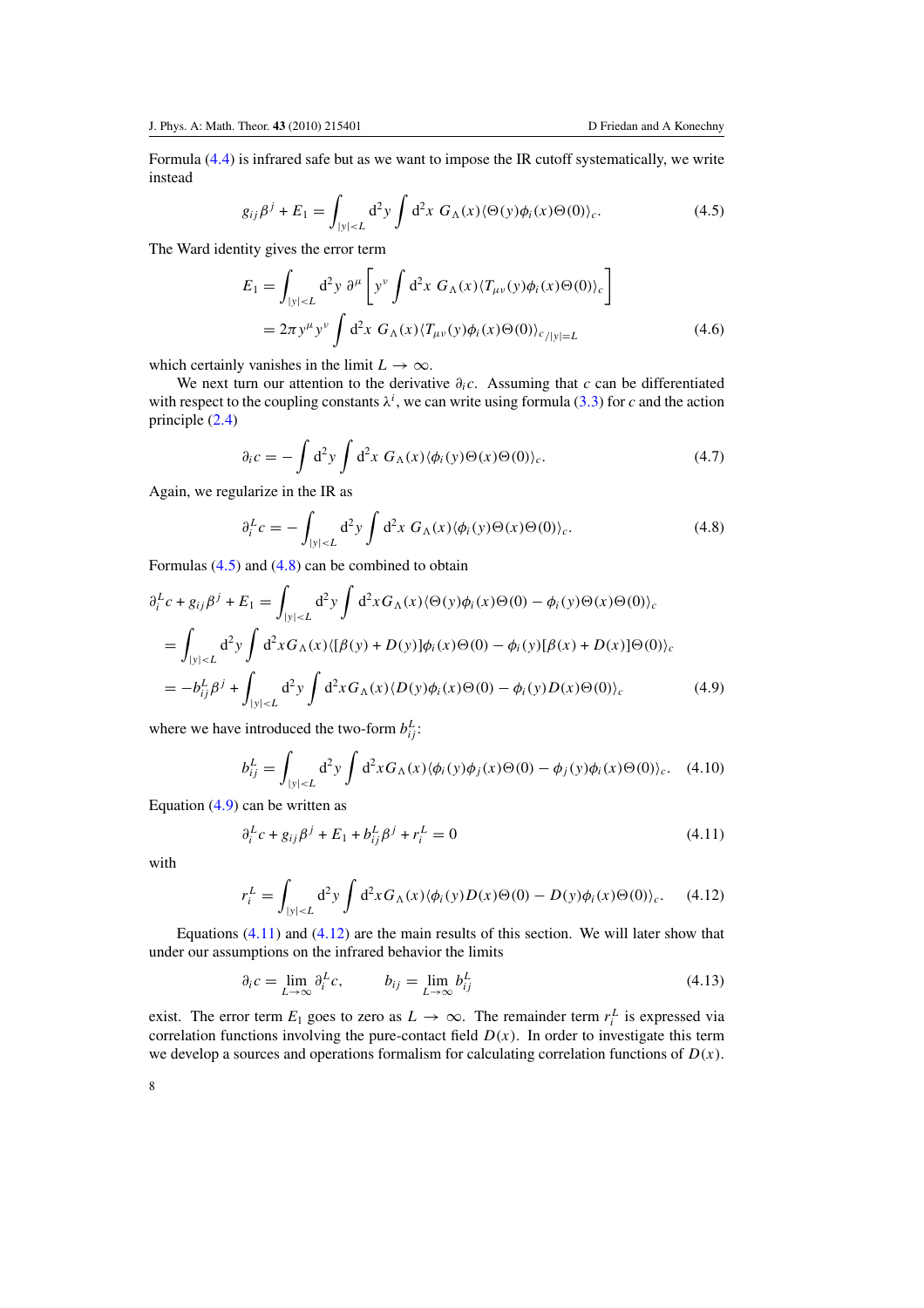#### <span id="page-8-0"></span>**5. Sources and operations**

In this section we present a general formalism that allows computing correlation functions of pure-contact fields using functional differential operators acting on functionals of sources and metric. The general exposition is somewhat tedious so for the reader's convenience we present the most important ingredients necessary to understand the proof of the gradient formula in a separate subsection [5.2.](#page-11-0)

### *5.1. General formalism*

So far we have introduced the fields  $\phi_i(x)$  as operators conjugate to the coupling constants  $\lambda^i$  that parameterize a renormalizable 2D QFT. It will be convenient to assume that the set  $\phi_i$  is complete in a given class of fields which we denote by  $\mathcal F$ . The class of fields can be a complete set of spin-zero relevant and near-marginal fields. We could define such fields without a reference to a particular fixed point by requiring that the corresponding coupling constant belongs to some family of renormalizable theories with finitely many couplings (there are finitely many couplings for which  $\beta^i$  is not identically zero). This will not work for the nonlinear sigma models, for which the set of couplings is infinite, but in that case we could talk about near-relevant and near-marginal couplings using the engineering scaling dimensions introduced via free fields. As yet another possibility we could assume that the set  $\{\phi_i\}$  spans all spin-zero local fields and works with a Wilsonian RG. We will keep the class of fields  $\mathcal F$  unspecified throughout this section assuming only that  $\mathcal F$  is closed under RG the precise sense of which we will discuss below. In general a field  $O(x)$  is defined via its distributional correlation functions with other fields. If  $O(x) \in \mathcal{F}$ , the completeness of  $\{\phi_i\}$  means that there are unique coefficients  $O^i$  such that the field  $O(x) - O^i \phi_i(x)$  has vanishing correlation functions with all fields from  $\mathcal F$  inserted away from *x*. The field  $O(x) - O^i \phi_i(x)$  is thus a pure-contact field, that is its correlation functions are distributions supported on a subset of measure zero in *x*. We can define *ordinary* fields  $O(x)$  as fields for which the correlations of  $O(x) - O^i \phi_i(x)$  are zero as distributions. This means that the distributional correlation functions of such fields are obtained from those of the fields  $\phi_i(x)$  by contracting them with the appropriate coefficients  $O^i$ .

Whatever  $\mathcal F$  we choose it is essential that the trace of stress–energy tensor can be expanded in these fields:  $\Theta(x) = \beta^{i}(\lambda)\phi_{i}(x)$ . It is worth noting that the set  $\phi_{i}$  may include total derivative fields. Although the correlation functions are independent of the corresponding coupling constants, the beta functions may be non-trivial and total derivatives may thus contribute to  $\Theta(x)$ . Let us further introduce sources  $\lambda^{i}(x)$  for all fields  $\phi_{i}(x)$  so that the generating functional ln *Z* depends on these sources and the metric scale factor  $\mu(x)$  with equations [\(2](#page-3-0).2) and (2.[5\)](#page-3-0) satisfied. This means that  $\phi_i(x)$  and  $\Theta(x)$  are represented by functional derivatives

$$
\phi_i(x) = \frac{\delta}{\delta \lambda^i(x)}, \qquad \Theta(x) = \mu(x) \frac{\delta}{\delta \mu(x)} \tag{5.1}
$$

which we chose to denote by the same symbols. The action of these functional derivatives on ln*Z* generates distributional correlation functions [\(2](#page-3-0)*.*6). To facilitate the use of differential operators in computing correlation functions we introduce a shorthand notation

$$
\rangle = \ln Z \tag{5.2}
$$

 $\langle \rangle$  = restriction of functionals to constant sources and flat 2D metric (5.3)

so

$$
\langle \langle \phi_{i_1}(x_1) \cdots \Theta(y_1) \cdots \rangle \rangle = \langle \phi_{i_1}(x_1) \cdots \Theta(y_1) \cdots \rangle_c \tag{5.4}
$$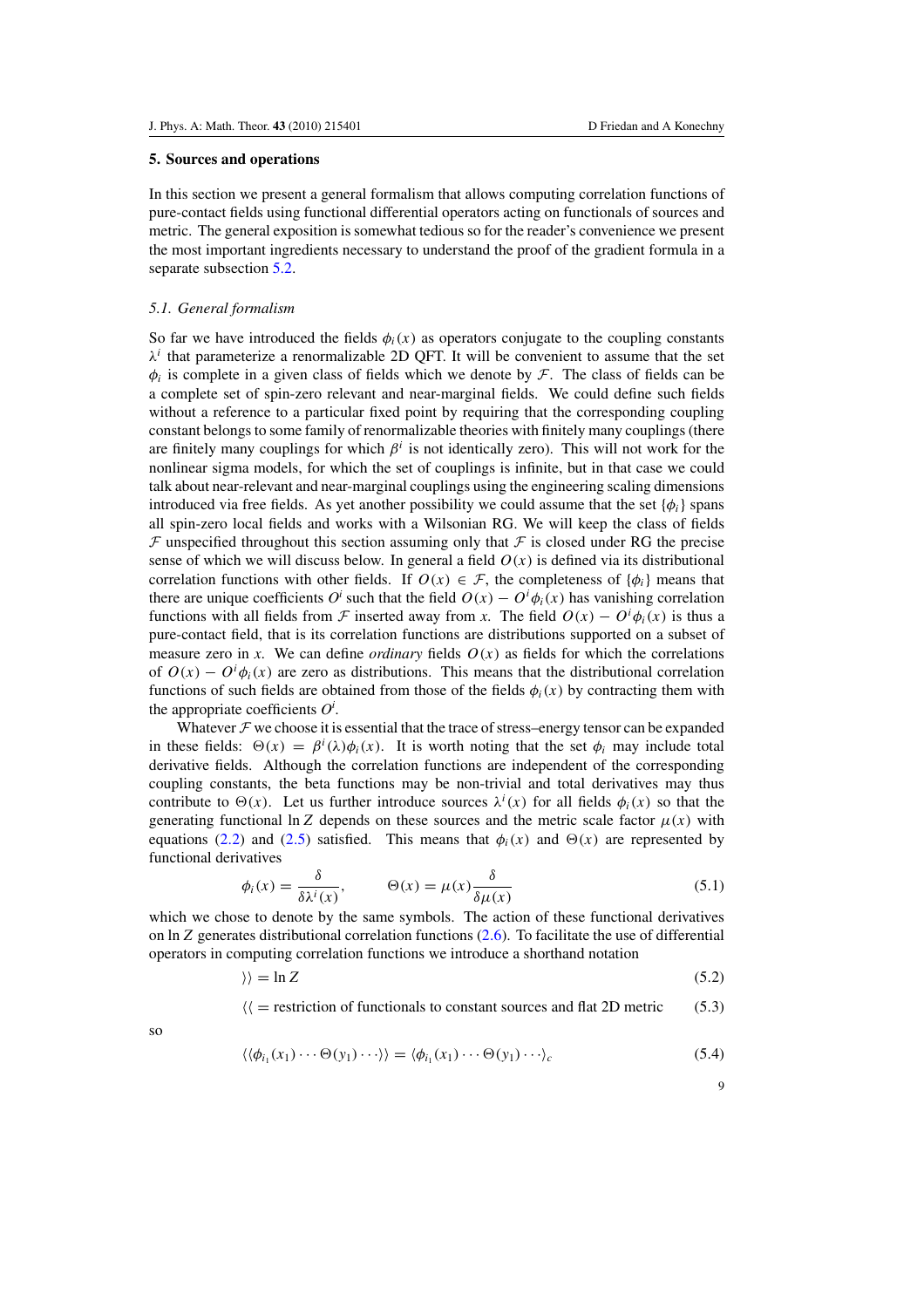<span id="page-9-0"></span>where, on the left-hand side, the  $\phi_i(x)$  and  $\Theta(x)$  are functional differential operators (5.[1\)](#page-8-0), while on the right-hand side they are fields.

Define *operations*  $O(x)$  to be first-order local differential operators acting on functionals of the sources and 2D metric. The word local here means that the coefficients of the functional derivatives in an operation given at *x* can depend only on the values of  $\lambda(x)$ ,  $\mu(x)$  and finitely many derivatives thereof. An ordinary field  $O(x) = O^{i}(\lambda)\phi_{i}(x)$  is naturally assigned an operation  $\mathcal{O}(x) = O^i(\lambda(x))\phi_i$ . Operations of this form we will call ordinary. An arbitrary operation  $O(x)$  gives rise to an ordinary field denoted  $O(x)$  via

$$
\langle \underline{\mathcal{O}}(x)\phi_{i_1}(x_1)\cdots\Theta(y_1)\cdots\rangle_c=\langle\langle \mathcal{O}(x)\phi_{i_1}(x_1)\cdots\Theta(y_1)\cdots\rangle\rangle.
$$
 (5.5)

Although the above formula specifies distributional correlation functions containing only a single  $Q(x)$ , it defines uniquely the coefficients  $O^i$  in  $Q(x) = O^i \phi_i(x)$  and thus in principle fixes the correlation functions containing arbitrarily many  $Q(x)$ . The ordinary operation  $O^i\phi_i(x)$  corresponding to  $O(x)$  will be denoted by the same symbol  $O(x)$ . Define purecontact operations  $O(x)$  as operations satisfying  $O(x) = 0$ , i.e.

$$
\langle \langle \mathcal{O}(x) = 0 \tag{5.6}
$$

Then

$$
\langle \langle \phi_{i_1}(x_1) \cdots \Theta(y_1) \cdots \mathcal{O}(0) \rangle \rangle = \langle \langle [\phi_{i_1}(x_1), \mathcal{O}(0)] \cdots \Theta(y_1) \cdots \rangle \rangle + \cdots + \langle \langle \phi_{i_1}(x_1) \cdots [\Theta(y_1), \mathcal{O}(0)] \cdots \rangle \rangle + \cdots
$$
(5.7)

is a sum of contact terms.

We would like now to construct an operation for a given operator that can be used in computing its correlation functions from ln*Z*. Since we know how to do this for ordinary operators, it suffices to solve this problem for a pure-contact field. Let  $O(x) \in \mathcal{F}$  be a pure-contact field that does not explicitly depend on  $\lambda^i$ , that is  $[\partial_i, O(x)] = 0$ . Then we can construct a pure-contact operation  $\tilde{O}(x)$  by requiring

$$
\langle \langle \phi_{i_1}(x_1) \cdots \Theta(y_1) \cdots \tilde{O}(x) \rangle \rangle = \langle \phi_{i_1}(x_1) \cdots \Theta(y_1) \cdots O(x) \rangle_c.
$$
 (5.8)

This essentially fixes  $\tilde{O}(x)$  because in physical correlators singularities appear only when some of the insertions coincide. The only ambiguity in  $\tilde{O}(x)$  is operations annihilating ln Z. Any choice however suffices for practical purposes. With this definition given an arbitrary operator  $A(x) \in \mathcal{F}$  its correlators with the fundamental fields  $\phi_{i_k}(x_k), \Theta(y_l)$  can be computed using the ordinary operation  $\underline{A}(x) = A^i \phi_i$  and the contact operation

$$
\mathcal{A}(x) \equiv \widetilde{[A - \underline{\mathcal{A}}]}(x) \tag{5.9}
$$

according to

$$
\langle \phi_{i_1}(x_1)\cdots \Theta(y_1)\cdots A(x)\rangle_c = \langle \langle \phi_{i_1}(x_1)\cdots \Theta(y_1)\cdots [\underline{\mathcal{A}}(x) + \mathcal{A}(x)]\rangle \rangle.
$$
 (5.10)

In the above correlation function the contact terms proportional to  $\delta(x - x_i)$  are essentially fixed by the action principle (2*.*[4\)](#page-3-0). The extra contributions arising from the explicit dependence of the coefficients  $A^i$  on  $\lambda^j$ 's are accounted for by commuting the operation  $A(x)$  to the left. Similarly the contact terms proportional to  $\delta(x - y_{i_k})$  are fixed by the change of scale equation [\(2](#page-3-0)*.*3). All contact term contributions proportional to derivatives of delta functions are obtained by commuting the pure-contact operation  $A(x)$  to the left until it annihilates  $\langle \langle . \rangle$ .

Consider now the operator  $\Theta(x)$ . Assuming, as we agreed before, that  $\Theta(x) = \beta^i \phi_i \equiv$  $\beta(x)$  in the operator sense means that  $\Theta = \beta(x)$  and the field  $D(x) = \Theta(x) - \beta(x)$  is pure contact. As  $\Theta(x)$  does not explicitly depend on  $\lambda^i$  ( $\mu \partial/\partial \mu$  and  $\partial/\partial \lambda^i$  commute), we can define a pure-contact operation  $D(x)$  in accordance with the general rule (5.9), (5.10). The field  $\Theta(x)$  is special in that it is represented by a variational derivative (5.[1\)](#page-8-0). This implies that

$$
\langle \langle \phi_{i_1}(x_1) \cdots \Theta(y_1) \cdots [\Theta(x) - \beta(x) - \mathcal{D}(x)] \rangle \rangle = 0 \tag{5.11}
$$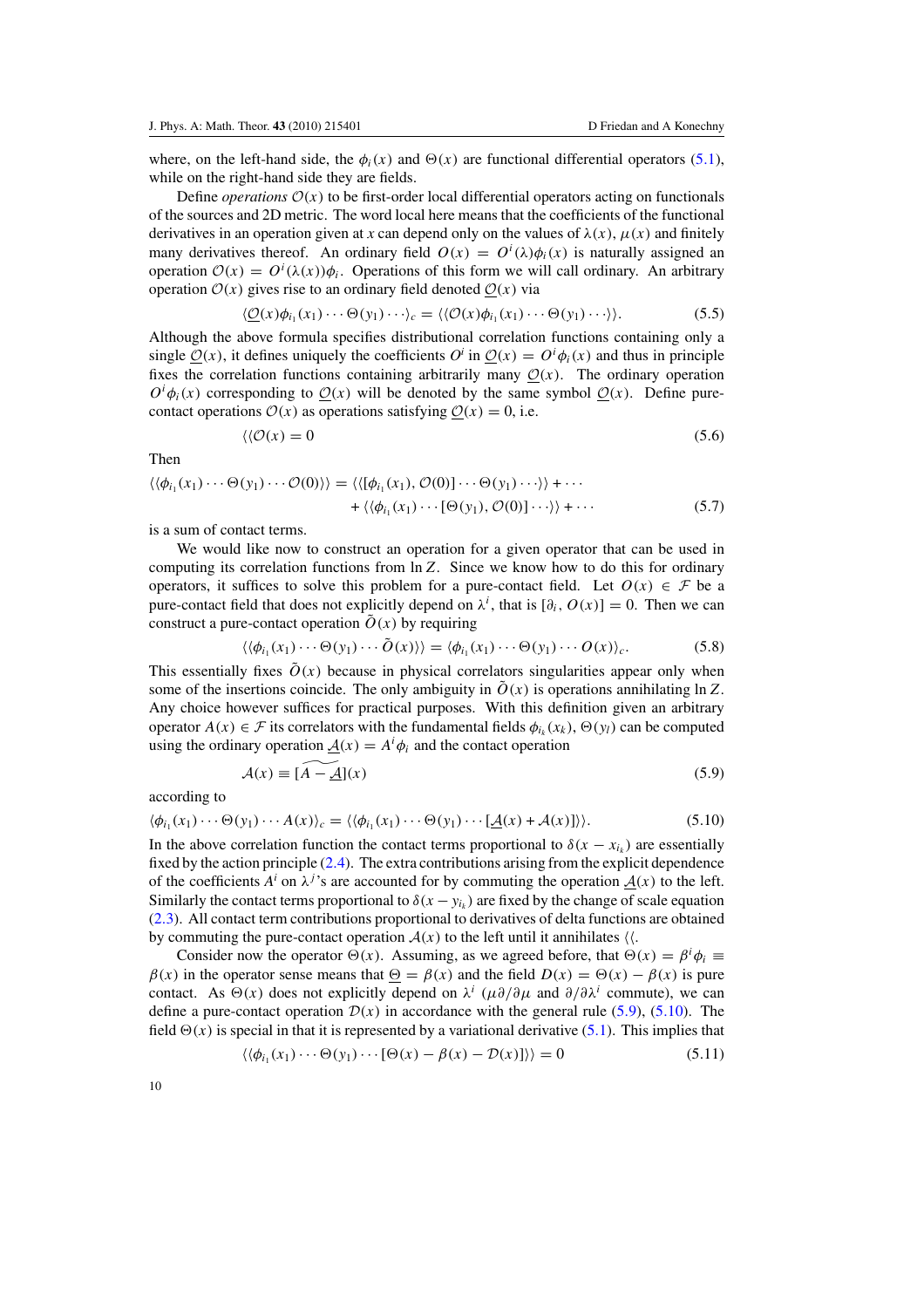<span id="page-10-0"></span>which can be written more succinctly as a first-order functional differential equation on the generating functional

$$
[\Theta(x) - \beta(x) - \mathcal{D}(x)] \ln Z = 0. \tag{5.12}
$$

Knowing the pure-contact operation  $D(x)$  the correlation functions of  $D(x)$  with any number of  $\phi_i(x)$  and  $\Theta(x)$  can be calculated as

$$
\langle D(x)\phi_{i_1}(x_1)\dots\Theta(y_1)\dots\rangle_c = \langle \langle (\Theta(x)-\beta(x))\phi_{i_1}(x_1)\dots\Theta(y_1)\dots\rangle \rangle
$$
  
\n
$$
= \langle \langle [(\Theta(x)-\beta(x)),\phi_{i_1}(x_1)\dots\Theta(y_1)\dots] \rangle \rangle + \langle \langle \phi_{i_1}(x_1)\dots\Theta(y_1)\dots\mathcal{D}(x) \rangle \rangle
$$
  
\n
$$
= \langle \langle [\phi_{i_1}(x_1)\dots\Theta(y_1)\dots\Theta(y_1)\dots\rangle + \dots + \langle \langle \phi_{i_1}(x_1)\dots[\Theta(y_1),\mathcal{D}(x)]\dots\rangle \rangle + \dots
$$
  
\n
$$
+ \partial_{i_1}\beta^i\delta(x-x_1)\langle \phi_i(x_1)\dots\Theta(y_1)\dots\rangle_c + \dots
$$
\n(5.13)

where equation (5.[11\)](#page-9-0) was used on the second line,  $\langle D(x) \rangle = 0$  was used on the third line and

$$
[\phi_{i_1}(x_1), \beta(x)] = \delta(x - x_1)\partial_{i_1}\beta^i\phi_i(x_1).
$$
\n(5.14)

was used on the last line.

The form of  $\mathcal{D}(x)$  is constrained by 2D covariance and locality. In general it can be written as an expansion in derivatives of the sources  $\lambda^{i}$  and covariant derivatives of the curvature with coefficients being ordinary operations. It is interesting to consider additional restrictions on  $D(x)$  from power counting rules. We will distinguish two such rules which we call a *loose power counting* and a *strict power counting*. In both cases the expansion of  $\mathcal{D}(x)$  goes only up to two derivatives in the sources and metric. In the loose power counting rule the coefficients can have a non-trivial operator content. Explicitly in this case we can write

$$
\mathcal{D}(x) = \frac{1}{2}\mu^2 R_2(x)C(x) + \partial_\mu \lambda^i(x)J_i^\mu(x) + \partial^\mu [W_i(x)\partial_\mu \lambda^i] + \frac{1}{2}\partial_\mu \lambda^i \partial^\mu \lambda^j G_{ij}(x) \tag{5.15}
$$

where  $C(x)$ ,  $W_i(x)$ ,  $G_{ij}(x)$  are ordinary spin-zero fields, and  $J_i^{\mu}(x)$  is an ordinary spin-one field, and where the 2D curvature is given by

$$
\mu^2 R_2(x) = -2\partial^\mu \partial_\mu \ln \mu(x).
$$

Two comments are in order here. Firstly, note the appearance of vector fields  $J_i^{\mu}(x)$  in the expansion. As we defined operations only for spin-zero fields to accommodate fields and operations of non-trivial spin, we need to introduce new fundamental fields and new sources for those fields. While used to obtain distributional correlation functions involving operators of non-trivial spin, such sources are always set to zero in the end of a computation. The operation  $\mathcal{D}(x)$  does contain terms proportional to the tensorial sources and their derivatives. However, our proof avoids using the explicit form of such terms and we will not introduce the tensor field sources explicitly not to clutter the computations. Nevertheless, the operations like  $J_i^{\mu}(x)$ , when appear, should be understood in this sense.

Secondly, note that in the power counting scheme used the operators  $C(x)$ ,  $W_i(x)$ ,  $G_{ij}(x)$ must have dimension near zero. This means that, using the fixed point language, we allow for slightly irrelevant terms to appear in  $\mathcal{D}(x)$ . This is a common consideration used for general nonlinear sigma models [\[5](#page-27-0)]. The loose power counting thus accommodates perturbative nonlinear sigma models.

If one assumes that the UV behavior is governed by a unitary fixed point, the only dimension zero operator is the identity and the total UV dimension of  $\mathcal{D}(x)$  must be strictly 2, then the operators  $C(x)$ ,  $W_i(x)$ ,  $G_{ii}(x)$  must be all proportional to the identity operator. We call this restrictions a strict power counting rule. It applies in a vicinity of a unitary fixed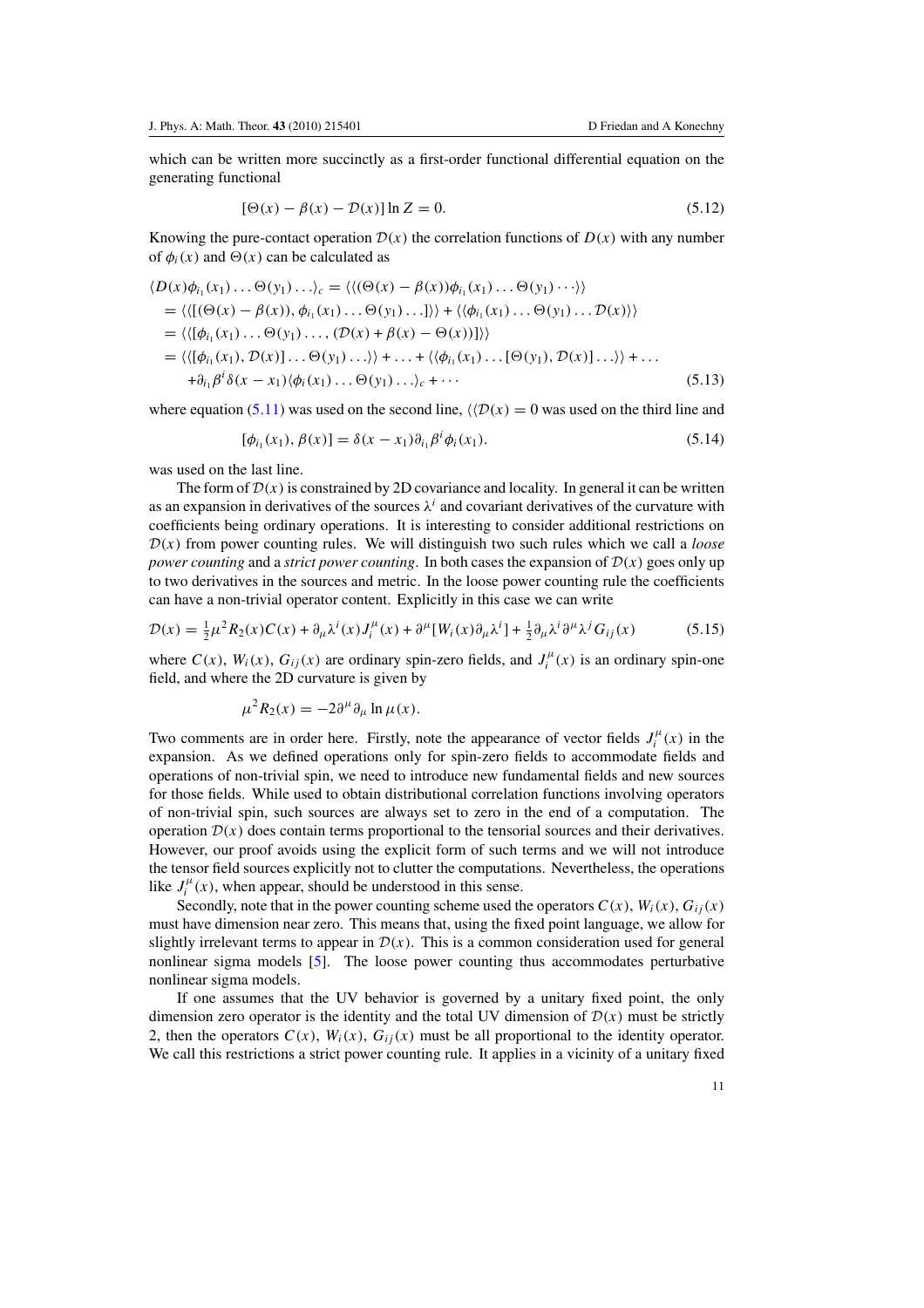<span id="page-11-0"></span>point that has a discrete spectrum of conformal dimensions. Under the additional assumption that there are no operators  $J_i^{\mu}(x)$  appearing in  $\mathcal{D}(x)$  the case of the strict power counting was investigated in [\[19\]](#page-27-0).

Finally the case when the only restrictions on  $D(x)$  come from the general covariance and locality can be referred to as Wilsonian. We will prove the general gradient formula (2*.*[13\)](#page-4-0) in the Wilsonian case. The proof is simplified if we impose a loose power counting. We will be discussing in parallel how our steps look in that case.

As a last comment in this section note that due to equation  $(5.12)$  $(5.12)$  the operation  $\mathcal{D}(x)$  is subject to Wess–Zumino consistency conditions

$$
[\Theta(x) - \beta(x) - \mathcal{D}(x), \Theta(y) - \beta(y) - \mathcal{D}(y)] \ln Z = 0 \tag{5.16}
$$

which will be exploited in sections [7.3](#page-16-0) and [9.3.](#page-22-0)

#### *5.2. Summary*

Operations  $O(x)$  are local first-order differential operators defined on functionals of the sources  $\lambda^{i}(x)$  and metric. For the fundamental fields  $\phi_{i}(x)$  and the trace of stress–energy tensor  $\Theta(x)$ the corresponding operations are the functional derivatives [\(5](#page-8-0)*.*1). We introduced the notation  $\langle\langle \mathcal{O}_1(x_1), \ldots, \mathcal{O}(x_n) \rangle\rangle$  for a sequence of operations  $\mathcal{O}_i(x_i)$  applied to the generating functional  $\ln Z \equiv \rangle$ ) with the result restricted to constant sources and metric (the restriction is signified by the symbol  $\langle \rangle$ .

Given an operation  $\mathcal{O}(x)$  one can extract a field from it by restricting it to constant sources and metric [\(5](#page-9-0).5). The resulting fields are denoted by  $\mathcal{O}(x)$  and are called ordinary fields. Such fields have the form  $Q(x) = O^i \phi_i(x)$ . A pure-contact operation is an operation  $O(x)$  for which  $\mathcal{O}(x) = 0$ .

For ordinary fields the distributional correlation functions are completely fixed by those of the fields  $\phi_i$ . More generally a given field  $A(x)$  equals a linear combination of fundamental fields:  $A(x) = A^{i} \phi_{i}(x)$  only up to contact terms. Such contact terms can be stored in a pure-contact operation  $A(x)$  according to (5.[10\)](#page-9-0). For the trace of stress–energy tensor  $\Theta(x)$ we have  $\Theta(x) = \beta^i \phi_i(x) \equiv \beta(x)$  up to contact terms. The corresponding contact terms are stored in a pure-contact operation  $\mathcal{D}(x)$ . The generating functional satisfies an equation  $[Θ(x) – β(x) – D(x)]$  ln *Z* = 0 which can be used to compute correlation functions involving the field  $D(x) = \Theta(x) - \beta(x)$  according to (5.[13\)](#page-10-0). The form of  $D(x)$  is constrained by locality and general covariance. It can be further constrained by a power counting principle. We distinguish a strict power counting, which applies to a vicinity of a unitary fixed point with a discrete spectrum of conformal dimensions, and a loose power counting that is suitable for describing renormalizable nonlinear sigma models. For the loose power counting case  $D(x)$ can be explicitly written as in formula (5*.*[15\)](#page-10-0).

#### **6. The Callan–Symanzik equations**

In the operations formalism the Callan–Symanzik equations for correlators involving fields  $\phi_i(x)$  and  $\Theta(y)$  can be obtained by integrating equation (5.[13\)](#page-10-0) over *x*:

$$
\left(\mu \frac{\partial}{\partial \mu} - \beta^i \frac{\partial}{\partial \lambda^i}\right) \langle \phi_{i_1}(x_1) \dots \Theta(y_1) \dots \rangle_c = \int d^2x \langle \langle D(x) \phi_{i_1}(x_1) \dots \Theta(y_1) \dots \rangle \rangle
$$
  
\n
$$
= \partial_{i_1} \beta^i \langle \phi_i(x_1) \dots \Theta(y_1) \dots \rangle_c + \int d^2x \langle \langle [\phi_{i_1}(x_1), \mathcal{D}(x)] \dots \Theta(y_1) \rangle \rangle + \dots
$$
  
\n
$$
+ \int d^2x \langle \langle \phi_{i_1}(x_1) \dots [\Theta(y_1), \mathcal{D}(x)] \dots \rangle \rangle + \dots
$$
\n(6.1)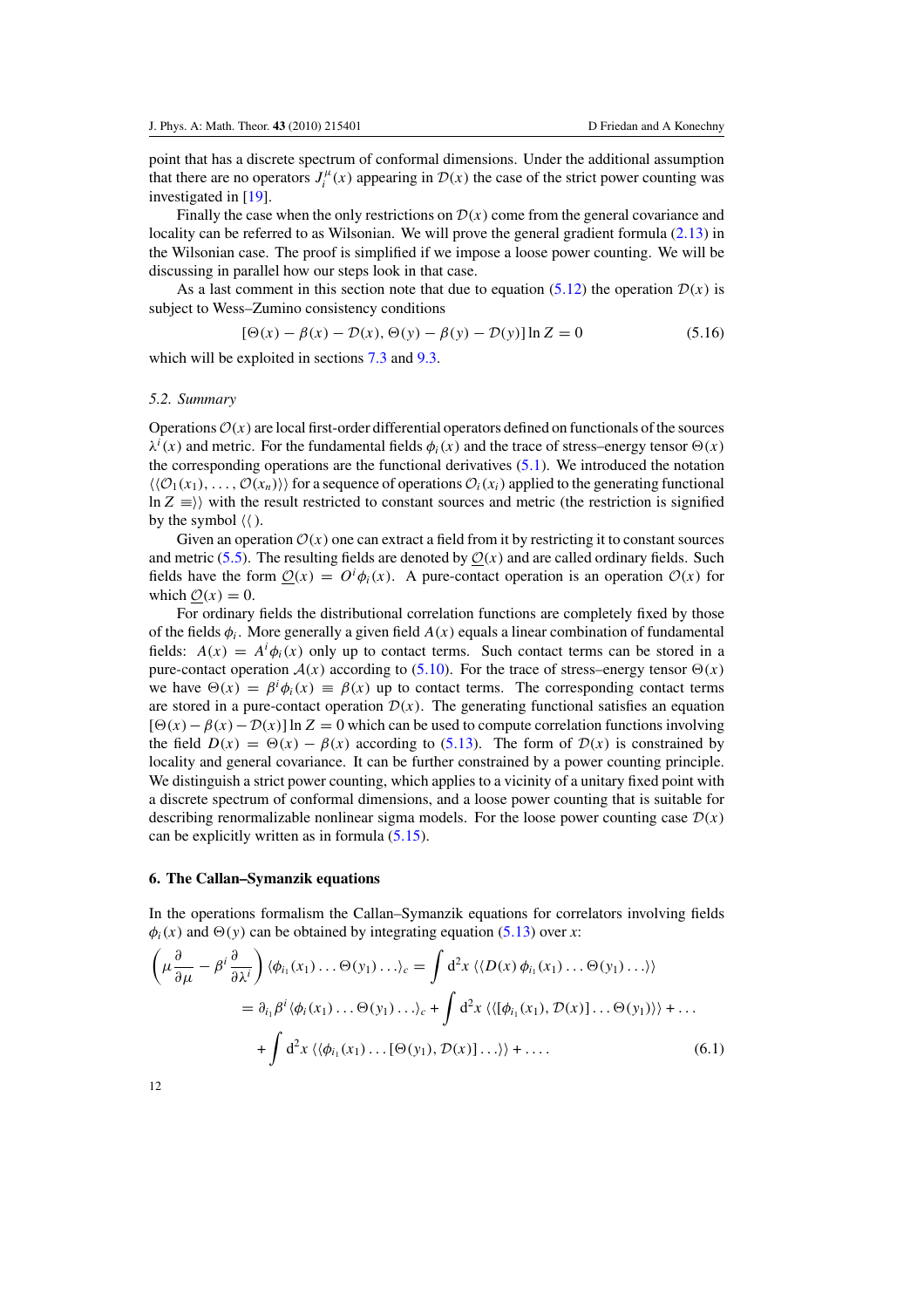<span id="page-12-0"></span>It is convenient to define the following operations:

$$
\mathcal{D}\phi_i(x) = \int d^2y [\phi_i(x), \mathcal{D}(y)],
$$
  

$$
\mathcal{D}\Theta(x) = \int d^2y [\Theta(x), \mathcal{D}(y)].
$$
 (6.2)

In view of (6.[1\)](#page-11-0) the operations  $\mathcal{D}\phi_i(x)$  and  $\mathcal{D}\Theta(x)$  can be interpreted as extra contributions to the Callan–Symanzik equations.

We further note that

$$
\int d^2x \langle \langle \mathcal{D}\Theta(x) = 0, \int d^2x \langle \langle \mathcal{D}\phi_i(x) = 0. \tag{6.3}
$$

This follows from the fact that  $\int d^2x \, \Theta(x) = \mu \partial/\partial \mu$ ,  $\int d^2y \, \phi_i(x) = \partial/\partial \lambda^i$  and every term in  $\mathcal{D}(y)$  is proportional to derivatives of  $\lambda^{i}(y)$  and  $\mu(y)$ . Equations (6.3) imply that there must be ordinary spin-one fields (and ordinary operations respectively)  $J^{\mu}(x)$  and  $J_i^{\mu}(x)$  such that

$$
\underline{\mathcal{D}\Theta}(x) = -\partial_{\mu}J^{\mu}(x),\tag{6.4}
$$

$$
\underline{\mathcal{D}\phi_i}(x) = -\partial_\mu J_i^\mu(x). \tag{6.5}
$$

If we impose a loose power counting, so that  $D(x)$  is given by equation (5.[15\)](#page-10-0), then

$$
\mathcal{D}\Theta(x) = -\partial^{\mu}\partial_{\mu}C(x) \tag{6.6}
$$

$$
\mathcal{D}\phi_i(x) = -\partial_\mu \left[ J_i^\mu(x) + \partial^\mu \lambda^j G_{ij}(x) \right] + \partial_\mu \lambda^j \partial_i J_j^\mu(x) + \frac{1}{2} \partial_\mu \lambda^j \partial^\mu \lambda^k \partial_i G_{jk}(x) \tag{6.7}
$$

so

$$
J^{\mu}(x) = \partial^{\mu} C(x) \tag{6.8}
$$

and  $J_i^{\mu}(x)$  defined in (6.5) in general (without any power counting assumptions) coincides with the coefficient in the expansion of  $D(x)$  based on a loose power counting, equation (5.[15\)](#page-10-0). In general (without any power counting restrictions) since all terms in  $D(x)$  are proportional to derivatives of the sources and/or to derivatives of  $\mu(x)$ , there exists a scalar operator  $C(x)$ such that  $J^{\mu}(x) = \partial^{\mu} C(x)$ .

The Callan–Symanzik equations [\(6](#page-11-0)*.*1) for the correlation functions at non-coincident points (neglecting contact terms) can now be written as

$$
\mu \frac{\partial}{\partial \mu} \langle \phi_{i_1}(x_1) \dots \Theta(y_1) \dots \rangle_c = \beta^i \frac{\partial}{\partial \lambda^i} \langle \phi_{i_1}(x_1) \dots \Theta(y_1) \dots \rangle_c + \langle \Gamma \phi_{i_1}(x_1) \dots \Theta(y_1) \dots \rangle_c + \dots + \langle \phi_{i_1}(x_1) \dots [-\partial_\mu J^\mu(y_1)] \dots \rangle_c + \dots
$$
(6.9)

where

$$
\Gamma \phi_{i_1}(x_1) = \partial_{i_1} \beta^i \phi_i(x_1) - \partial_{\mu} J^{\mu}_{i_1}(x_1).
$$
\n
$$
(6.10)
$$

The terms involving the beta functions can be put into the Lie derivative  $\mathcal{L}_{\beta}$  so that equation (6*.*9) takes a more succinct form

$$
\left[\mu \frac{\partial}{\partial \mu} - \mathcal{L}_{\beta}\right] \langle \phi_{i_1}(x_1) \cdots \Theta(y_1) \dots \rangle_c
$$
  
=  $\left( \left[ - \partial_{\mu} J_{i_1}^{\mu}(x_1) \right] \dots \Theta(y_1) \dots \right)_{c} + \dots + \langle \phi_{i_1}(x_1) \dots \left[ - \partial_{\mu} J^{\mu}(y_1) \right] \dots \rangle_c + \dots$  (6.11)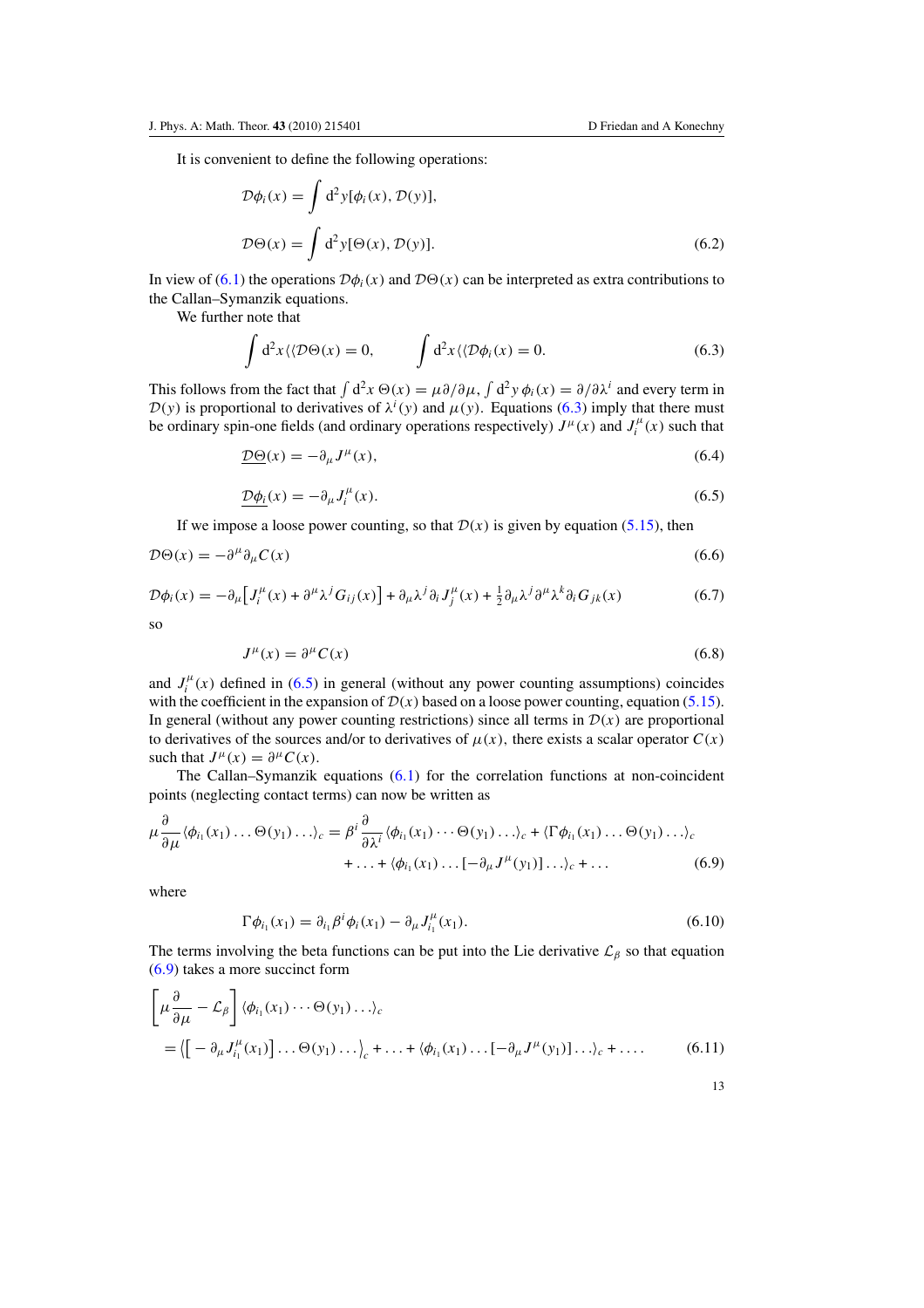### <span id="page-13-0"></span>**7. The proof continued**

We now come back to the proof of the gradient formula which we left at the end of section [4.](#page-6-0) We express the remainder term  $r_i^L$  of equation (4.[12\)](#page-7-0) in the source-operation formalism. The three-point functions occurring in equation 4*.*[12](#page-7-0) can be written as

$$
\langle \phi_i(y)D(x)\Theta(0)\rangle_c = \langle \langle \phi_i(y)\Theta(0)[\Theta(x) - \beta(x)]\rangle \rangle + \partial_i \beta^j \delta^2(y - x) \langle \langle \Theta(0)\phi_j(x)\rangle \rangle
$$
  
= 
$$
\langle \langle \phi_i(y)\Theta(0)D(x)\rangle \rangle + \partial_i \beta^j \delta^2(y - x) \langle \langle \Theta(0)\phi_j(x)\rangle \rangle, \tag{7.1}
$$

$$
\langle D(y)\phi_i(x)\Theta(0)\rangle_c = \langle \langle \phi_i(x)\Theta(0)\mathcal{D}(y)\rangle \rangle + \partial_i \beta^j \delta^2(x-y) \langle \langle \Theta(0)\phi_j(y)\rangle \rangle, \tag{7.2}
$$

so

$$
\langle \phi_i(y)D(x)\Theta(0) - D(y)\phi_i(x)\Theta(0)\rangle_c = \langle \langle \phi_i(y)\Theta(0)D(x) - \phi_i(x)\Theta(0)D(y)\rangle \rangle.
$$
 (7.3)

Substituting the last relation into equation (4.[12\)](#page-7-0) and using  $\langle \langle D(x) = 0 \rangle$  gives

$$
r_i^L = \int_{|y| < L} d^2 y \int d^2 x G_\Lambda(x) \langle \langle \phi_i(y) \Theta(0) \mathcal{D}(x) - \phi_i(x) \Theta(0) \mathcal{D}(y) \rangle \rangle
$$
\n
$$
= \int_{|y| < L} d^2 y \int d^2 x G_\Lambda(x) \langle \langle \phi_i(y) [\Theta(0), \mathcal{D}(x)] + [\phi_i(y), \mathcal{D}(x)] \Theta(0) \rangle \rangle
$$
\n
$$
- \int_{|y| < L} d^2 y \int d^2 x G_\Lambda(x) \langle \langle \phi_i(x) [\Theta(0), \mathcal{D}(y)] + [\phi_i(x), \mathcal{D}(y)] \Theta(0) \rangle \rangle. \tag{7.4}
$$

Note that  $\mathcal{D}(x)$  is a pure-contact operation, and  $|x| \le \Lambda^{-1} \ll L$ , so that

$$
\int_{|y|
$$

$$
\int_{|y|
$$

$$
\int_{|y|
$$

Using these relations in (7*.*4) we obtain

$$
r_i^L = -\int_{|y| < L} d^2 y 12\pi \langle \langle \phi_i(y) C_2(0) \rangle \rangle - \int d^2 x G_\Lambda(x) \langle \langle \phi_i(x) \mathcal{D}\Theta(0) \rangle \rangle
$$

$$
- \int d^2 x G_\Lambda(x) \langle \langle \mathcal{D}\phi_i(x)\Theta(0) \rangle \rangle \tag{7.8}
$$

where we have defined an operation

$$
C_2(y) = -\int d^2x \frac{1}{4} x^2 [\Theta(y), \mathcal{D}(x)].
$$
\n(7.9)

If a loose power counting is imposed,  $D(x)$  is given by equation (5.[15\)](#page-10-0), and we have

$$
C_2(y) = -\int d^2x \frac{1}{4} x^2 [-\partial^\mu \partial_\mu \delta^2(x - y)] C(x) = C(y). \tag{7.10}
$$

Thus, with a loose power counting,

$$
\mathcal{D}\Theta(x) = -\partial^{\mu}\partial_{\mu}C_{2}(x). \tag{7.11}
$$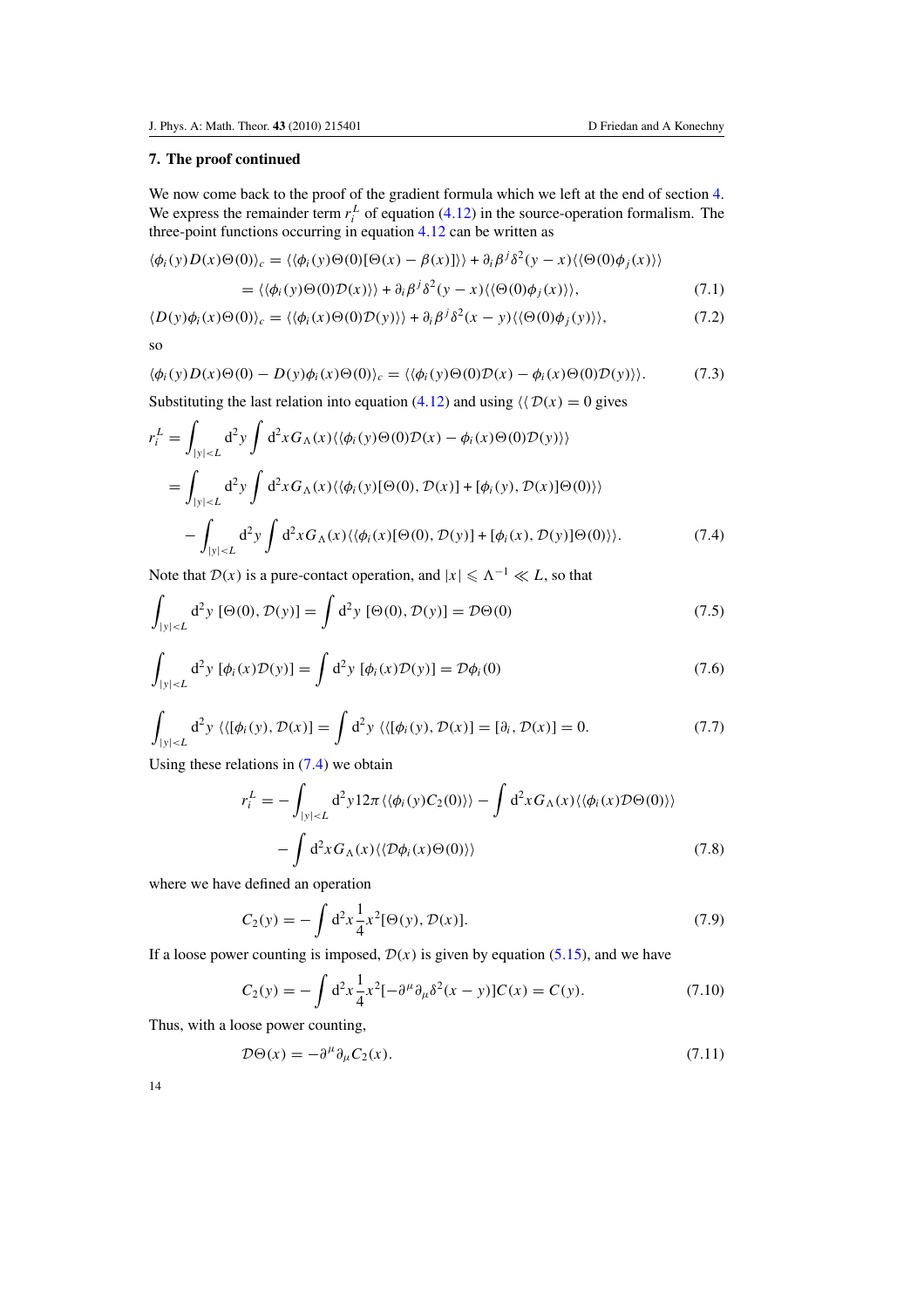<span id="page-14-0"></span>We separate  $r_i^L$  into two parts:

$$
r_i^L = r_{i,1}^L + r_{i,2}^L \tag{7.12}
$$

$$
r_{i,1}^{L} = -\int d^{2}x G_{\Lambda}(x) \langle \langle \mathcal{D}\phi_{i}(x)\Theta(0)\rangle \rangle \tag{7.13}
$$

$$
r_{i,2}^L = -\int_{|y|
$$

and then investigate each in turn.

### *7.1. The IR condition and the sum rule*

We investigate  $r_{i,1}$  first. Our goal is to show that under certain assumptions this quantity is proportional to the beta functions.

We have

$$
\langle \langle \mathcal{D}\phi_i(x) \rangle = \langle \langle \underline{\mathcal{D}\phi_i}(x) \rangle = \langle \langle \big[ -\partial_\mu J_i^\mu(x) \big] \rangle \tag{7.15}
$$

so

$$
\langle \langle \mathcal{D}\phi_i(x)\Theta(0)\rangle \rangle = -\langle \langle \partial_\mu J_i^\mu(x)\Theta(0)\rangle \rangle = -\langle \partial_\mu J_i^\mu(x)\Theta(0)\rangle_c. \tag{7.16}
$$

Substituting this expression into equation (7*.*13) we get

$$
r_{i,1}^L = \int d^2x G_{\Lambda}(x) \langle \partial_{\mu} J_i^{\mu}(x) \Theta(0) \rangle_c.
$$
 (7.17)

Now we use the technique similar to the one we used in the proof of Zamolodchikov's formula (see section [3\)](#page-5-0). It is straightforward to check that the Ward identity for  $T_{\mu\nu}(x)$  implies

$$
x^2 \langle \partial_\mu J_i^\mu(x) \Theta(0) \rangle_c = \partial_\mu \big[ x^2 \langle J_i^\mu(x) \Theta(0) \rangle_c - 2x_\alpha x^\beta \langle J_i^\alpha(x) T_\beta^\mu(0) \rangle_c + x^2 \langle J_i^\alpha(x) T_\alpha^\mu(0) \rangle_c \big]
$$
(7.18)

which allows us to perform the integral in equation (7*.*17), obtaining

$$
r_{i,1}^L = 6\pi^2 x_\mu \big[ x^2 \big\langle J_i^\mu(x) \Theta(0) \big\rangle_c - 2x_\alpha x^\beta \big\langle J_i^\alpha(x) T_\beta^\mu(0) \big\rangle_c + x^2 \big\langle J_i^\alpha(x) T_\alpha^\mu(0) \big\rangle_c \big]_{/\Lambda |x| = 1}.
$$
 (7.19)

What we want however is an expression proportional to  $\beta^i$ . Recall that

$$
G_{\Lambda}(x) = 3\pi x^2 \theta (1 - \Lambda |x|)
$$
\n(7.20)

so that

$$
G_0(x) = 3\pi x^2 \tag{7.21}
$$

and

$$
G_0(x) - G_{\Lambda}(x) = 3\pi x^2 \theta(\Lambda|x| - 1).
$$
 (7.22)

We write

$$
r_{i,1}^{L} = E_{2} + \int_{|x| \le L} d^{2}x [G_{\Lambda}(x) - G_{0}(x)] \langle \partial_{\mu} J_{i}^{\mu}(x) \Theta(0) \rangle_{c}
$$
  
=  $E_{2} + \int_{|x| \le L} d^{2}x [G_{\Lambda}(x) - G_{0}(x)] \langle \partial_{\mu} J_{i}^{\mu}(x) \phi_{j}(0) \rangle_{c} \beta^{j}$  (7.23)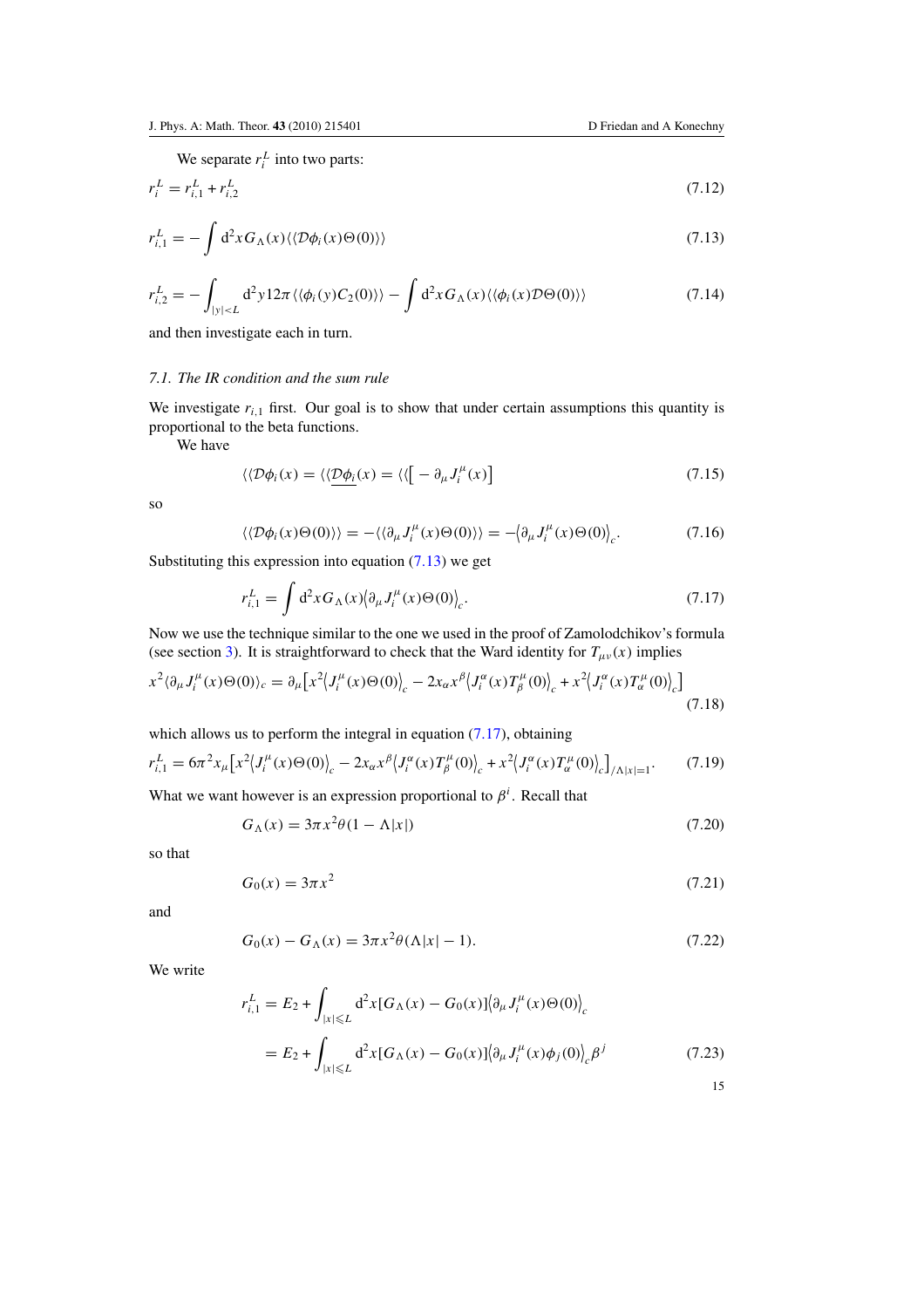<span id="page-15-0"></span>with

$$
E_2 = \int_{|x| \le L} d^2x G_0(x) \langle \partial_\mu J_i^\mu(x) \Theta(0) \rangle_c \tag{7.24}
$$

$$
=6\pi^{2}x_{\mu}\left[x^{2}\left\langle J_{i}^{\mu}(x)\Theta(0)\right\rangle _{c}-2x_{\alpha}x^{\beta}\left\langle J_{i}^{\alpha}(x)T_{\beta}^{\mu}(0)\right\rangle _{c}+x^{2}\left\langle J_{i}^{\alpha}(x)T_{\alpha}^{\mu}(0)\right\rangle _{c}\right]_{/|x|=L}.\tag{7.25}
$$

We are allowed to replace  $\Theta(0)$  with  $\beta^{j}\phi_{j}(0)$  to obtain equation (7.[23\)](#page-14-0) because  $G_{\Lambda}(x) - G_{0}(x)$ vanishes for  $\Lambda |x| \leq 1$ , so contact terms in the two-point function make no difference.

The IR error term  $E_2$  will vanish in the limit  $L \rightarrow \infty$  if the two-point functions  $\langle J_i^{\mu}(x) T_{\alpha\beta}(0) \rangle_c$  go to zero at large *x* faster than  $|x|^{-3}$ :

$$
\lim_{|x| \to \infty} |x|^3 \langle J_i^{\mu}(x) T_{\alpha \beta}(0) \rangle_c = 0. \tag{7.26}
$$

A violation of this IR decay condition would mean that the long-distance limit of the quantum field theory exhibits spontaneously broken global conformal symmetry. Our main IR assumption is that such a spontaneous breaking does not take place and equation (7*.*26) is satisfied.

The condition  $\lim_{L\to\infty} E_2 = 0$  is equivalent to the sum rule

$$
\int d^2x x^2 \langle \partial_\mu J_i^\mu(x) \Theta(0) \rangle_c = 0. \tag{7.27}
$$

Such a sum rule holds for any spin-one field, given our infrared assumption.

## *7.2. The term*  $r_{i,2}^L$

Similar to (7.[23\)](#page-14-0) we want to write  $r_{i,2}^L$  as an integral over  $\Lambda |x| > 1$  of an expression proportional to  $\beta$ <sup>*j*</sup>. Equation (7.[11\)](#page-13-0), which one obtains when the loose power counting is imposed, motivates the following manipulation of equation (7*.*[14\)](#page-14-0). Write the first term, using equation (7*.*[21\)](#page-14-0) for *G*0*(y)*,

$$
-\int_{|y|
$$

and then integrate by parts. Equation (7*.*[14\)](#page-14-0) becomes

$$
r_{i,2}^L = E_3 - \int_{|y| < L} d^2 y G_0(y) \langle \langle \phi_i(y) \partial_\mu \partial^\mu C_2(0) \rangle \rangle - \int d^2 x G_\Lambda(x) \langle \langle \phi_i(x) \mathcal{D} \Theta(0) \rangle \rangle \tag{7.29}
$$

where  $E_3$  is an infrared error

$$
E_3 = -\int_{|x|
$$

We further rewrite equation (7*.*29) as

$$
r_{i,2}^L = E_3 + E_4 + \int_{|x| < L} d^2x \left[ G_0(x) - G_\Lambda(x) \right] \langle \langle \phi_i(x) \mathcal{D}\Theta(0) \rangle \rangle \tag{7.31}
$$

where

$$
E_4 = -\int_{|x| < L} \mathrm{d}^2 x \, G_0(x) \langle \langle \phi_i(x) [\partial_\mu \partial^\mu C_2(0) + \mathcal{D}\Theta(0)] \rangle \rangle. \tag{7.32}
$$

The term *E*<sup>4</sup> is identically zero if we assume a loose power counting by equation (7*.*[11\)](#page-13-0). We will show in section [7.4](#page-17-0) that in general  $E_4$  vanishes as  $L \to \infty$ .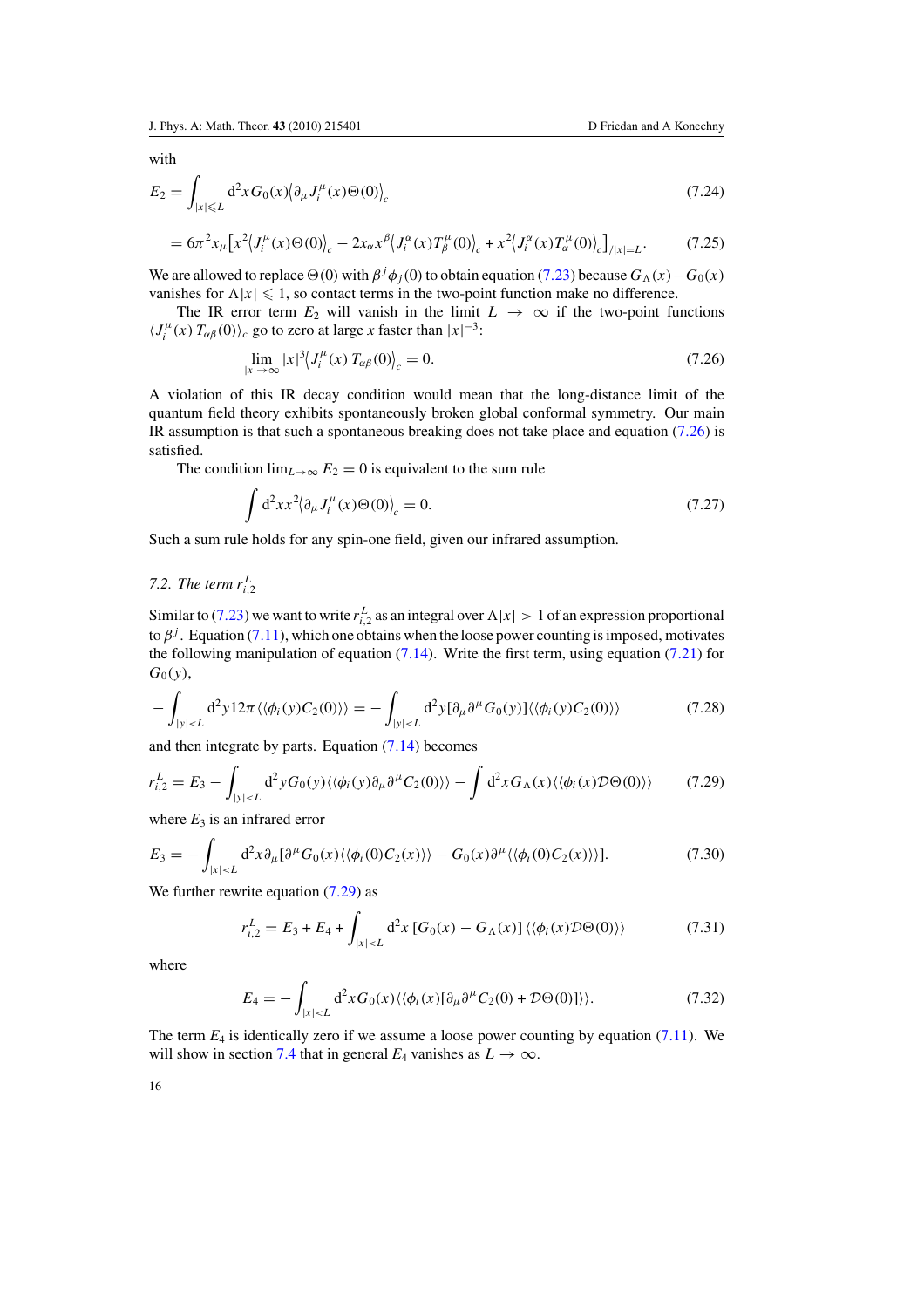<span id="page-16-0"></span>In equation (7.[31\)](#page-15-0), the integration variable  $x$  is bounded away from 0, so we can substitute

$$
\langle \langle \phi_i(x) \mathcal{D} \Theta(0) \rangle \rangle = \langle \langle \mathcal{D} \Theta(0) \phi_i(x) \rangle \rangle = \langle -\partial_\mu J^\mu(0) \phi_i(x) \rangle_c \tag{7.33}
$$

giving

$$
r_{i,2}^L = E_3 + E_4 + \int_{|x| < L} d^2 x \left[ G_\Lambda(x) - G_0(x) \right] \langle \phi_i(x) \partial_\mu J^\mu(0) \rangle_c. \tag{7.34}
$$

Finally, we will now show that

$$
\partial_{\mu}J^{\mu}(0) = \beta^{j}\partial_{\mu}J_{j}^{\mu}(0) \tag{7.35}
$$

so that  $r_{i,2}^L$  also becomes proportional to  $\beta^j$ , up to IR errors,

$$
r_{i,2}^L = E_3 + E_4 + \int_{|x| < L} d^2 x \left[ G_\Lambda(x) - G_0(x) \right] \langle \phi_i(x) \partial_\mu J_j^\mu(0) \rangle_c \beta^j. \tag{7.36}
$$

*7.3. The identity*  $\partial_{\mu}J^{\mu}(x) = \beta^{j}\partial_{\mu}J_{j}^{\mu}(x)$ 

We want to show that the ordinary field

$$
K(x) = \beta^{j} \partial_{\mu} J_{j}^{\mu}(x) - \partial_{\mu} J^{\mu}(x)
$$
\n(7.37)

is zero, which is to say that all its non-coincident correlation functions vanish:

$$
\langle K(x)\phi_{i_1}(x_1)\ldots\rangle_c=0 \qquad x\neq x_1,\ldots. \qquad (7.38)
$$

In the source/operation formalism, this means that

$$
\langle K(x)\phi_{i_1}(x_1)\ldots\rangle\rangle = 0, \qquad x \neq x_1,\ldots. \qquad (7.39)
$$

To show this we first argue that (7*.*38) is equivalent to showing that

$$
[D, D(x)]\rangle = \mathcal{K}_1(x)\rangle \tag{7.40}
$$

for some pure-contact operation  $\mathcal{K}_1(x)$ . We then demonstrate that (7.40) is a consequence of the Wess–Zumino consistency conditions on  $\mathcal{D}(x)$ .

It follows from [\(6](#page-12-0)*.*2) that

$$
\langle K(x) \rangle = \langle \langle \big[ -\partial_{\mu} J^{\mu}(x) + \beta^{j} \partial_{\mu} J_{j}^{\mu}(x) \big] \rangle
$$
  
\n
$$
= \langle \langle [D\Theta(x) - \beta^{j} D\phi_{j}(x)] \rangle
$$
  
\n
$$
= \langle \langle [D, \Theta(x) - \beta^{j} \phi_{j}(x)] \rangle
$$
  
\n
$$
= \langle \langle [D, D(x)] \rangle
$$
 (7.41)

where  $D(x) = \Theta(x) - \beta^{j} \phi_{j}(x)$  is acting here as an operation. This last calculation implicitly uses the obvious identity

$$
\langle \langle \beta^j(\lambda(x)) = \beta^j(\lambda) \langle \langle \tag{7.42} \rangle
$$

and its direct implication

$$
\langle \langle [D, \beta^{j}(\lambda(x))] \rangle = -\langle \langle \beta^{j}(\lambda(x))D \rangle = -\beta^{j}(\lambda) \rangle = 0. \tag{7.43}
$$

Now we have

$$
\langle\langle K(x)\phi_{i_1}(x_1)\cdots\rangle\rangle=\langle\langle [D,D(x)]\phi_{i_1}(x_1)\cdots\rangle\rangle.
$$
 (7.44)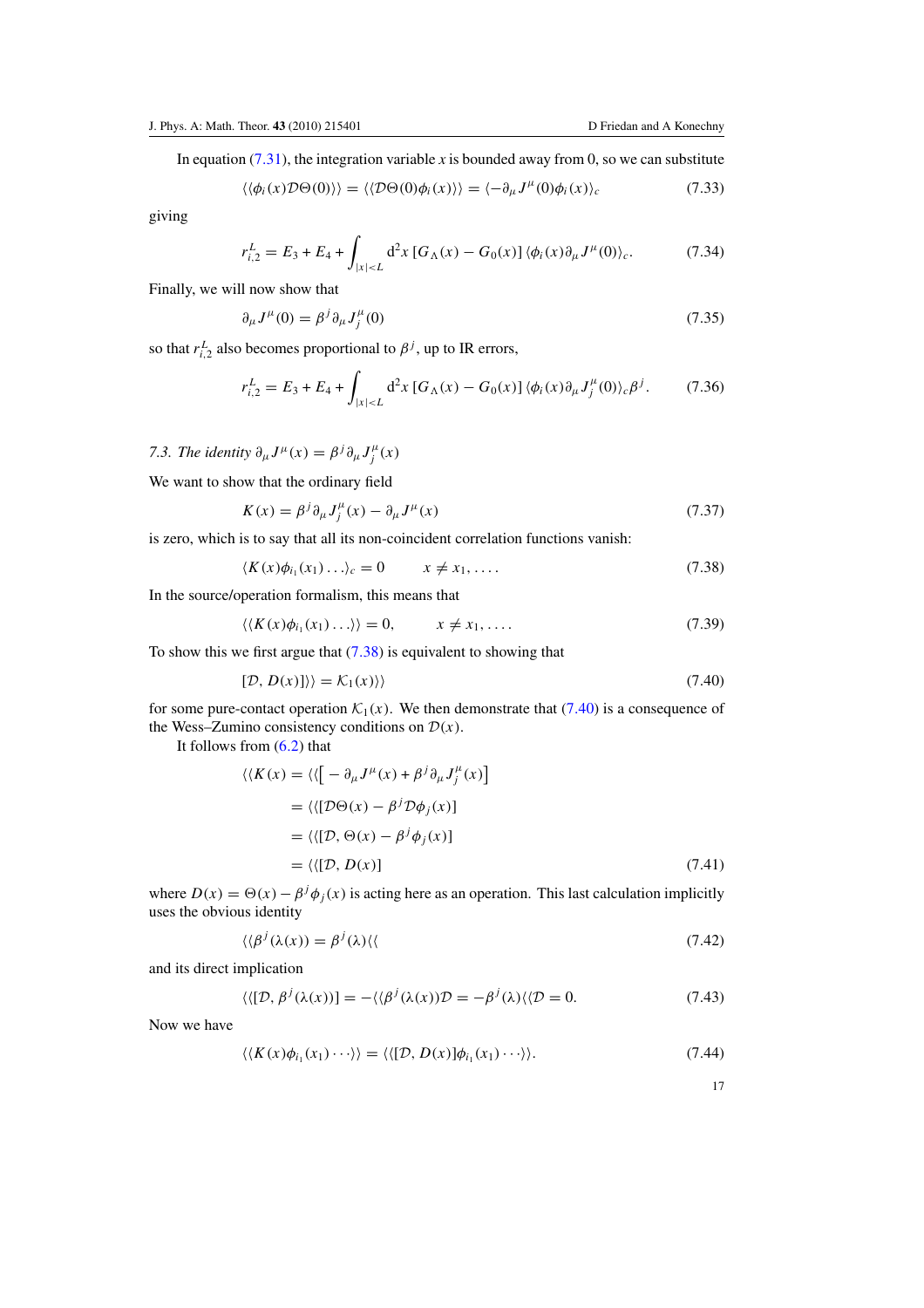<span id="page-17-0"></span>The operation [D,  $D(x)$ ] commutes with all  $\phi_{i_r}(x_r)$  because  $x \neq x_r$ , so

$$
\langle\langle K(x)\phi_{i_1}(x_1)\cdots\rangle\rangle=\langle\langle\phi_{i_1}(x_1)\cdots[\mathcal{D},D(x)]\rangle\rangle.
$$
 (7.45)

We now need to show that

$$
\langle \langle \phi_{i_1}(x_1) \cdots [D, D(x)] \rangle \rangle = 0, \qquad x \neq x_1, \ldots,
$$
\n(7.46)

which by  $(5.7)$  $(5.7)$  is equivalent to  $(7.40)$  $(7.40)$ .

Equation (7*.*[40\)](#page-16-0) follows from the Wess–Zumino consistency conditions. Recall that we have an equation

$$
0 = [D(x) - D(x)]\rangle.
$$
 (7.47)

The Wess–Zumino consistency conditions are

$$
[D(x) - \mathcal{D}(x), D(y) - \mathcal{D}(y)]\rangle = 0.
$$
\n(7.48)

It follows from

$$
[\Theta(x), \Theta(y)] = 0,
$$
  $[\Theta(x), \beta(y)] = 0,$   $[\beta(x), \beta(y)] = 0$  (7.49)

that

$$
[D(x), D(y)] = 0 \t\t(7.50)
$$

and therefore (7*.*47) is equivalent to

$$
[\mathcal{D}(y), D(x)]\rangle = -([D(y), \mathcal{D}(x)] + [\mathcal{D}(x), \mathcal{D}(y)]\rangle).
$$
 (7.51)

The operation  $[D(x), D(y)]$  is evidently pure contact. It also follows from (2.[3\)](#page-3-0) and (7.[43\)](#page-16-0) that

$$
\left[\int d^2y D(y), \mathcal{D}(x)\right] \tag{7.52}
$$

is a pure-contact operation. Thus, integrating equation (7*.*51) with respect to *y* gives

$$
[D, D(x)]\rangle = \mathcal{K}_1(x)\rangle\tag{7.53}
$$

where

$$
\mathcal{K}_1(x) = -\left[\int d^2 y D(y), \mathcal{D}(x)\right] - [\mathcal{D}(x), \mathcal{D}] \tag{7.54}
$$

is pure contact. This completes the proof that at all non-coincident correlation functions of  $\beta^{j}$  $\partial_{\mu} J^{\mu}_{j}(x) - \partial_{\mu} J^{\mu}(x)$  are identically zero. Therefore,<sup>6</sup>

$$
\partial_{\mu}J^{\mu}(x) = \beta^{j}\partial_{\mu}J_{j}^{\mu}(x). \tag{7.55}
$$

### *7.4. E4 is an IR error term*

We owe a proof that the term *E*<sup>4</sup> given by

$$
E_4 = -\int_{|x| < L} d^2 x \ G_0(x) \langle \langle \phi_i(x) [\partial_\mu \partial^\mu C_2(0) + \mathcal{D}\Theta(0)] \rangle \rangle \tag{7.56}
$$

is an infrared error, that is it vanishes as  $L \to \infty$ . The argument is a bit tedious, so the reader might want to skip this section at the first reading.

<sup>&</sup>lt;sup>6</sup> It is worth noting that relation (7.55) is a generalization of the Curci–Paffuti relation [\[16\]](#page-27-0) known for nonlinear sigma models. By methods similar to those employed in this section one can actually prove a stronger relation:<br> $J^{\mu}(x) = \beta^{j} J^{\mu}_{j}(x)$ . We do not need this stronger relation in the proof of the gradient formula.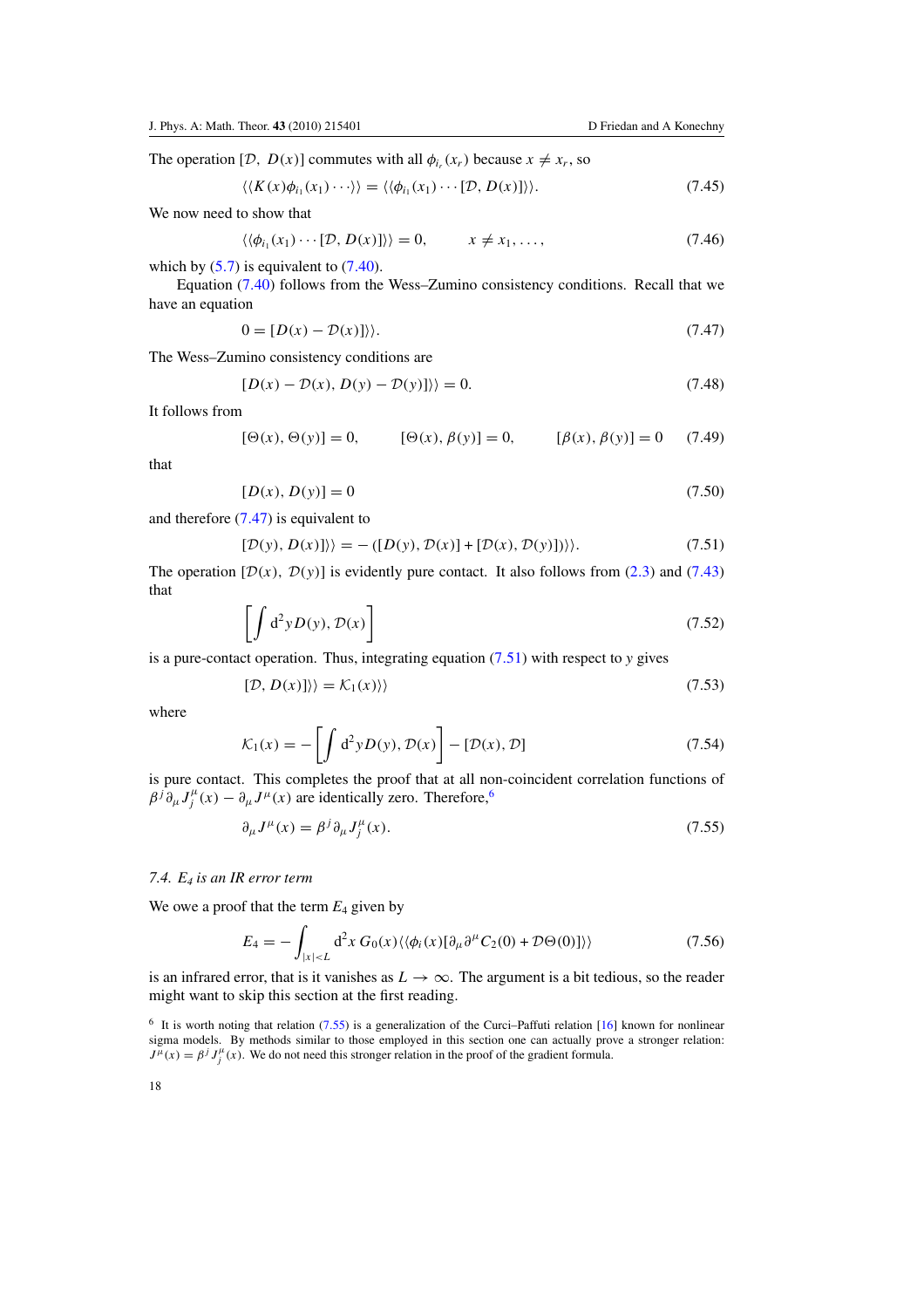<span id="page-18-0"></span>We have noted that in general (without the assumption of a loose power counting) we have

$$
[\Theta(0), \mathcal{D}(y)] = -\partial_{\mu}\partial^{\mu}\delta(y) C_{2}(y) + \partial_{\mu}\partial_{\nu}\partial_{\gamma}\delta(y) C_{3}^{\mu\nu\gamma}(y) + \cdots
$$
 (7.57)

where the omitted terms contain derivatives of delta functions of order 4 and higher. For our purposes this expansion can be written more compactly as

$$
[\Theta(0), \mathcal{D}(y)] = -\partial_{\mu}\partial^{\mu}\delta(y) C_{2}(y) + \partial_{\mu}\partial_{\nu}\partial_{\gamma}\delta(y) \tilde{C}_{3}^{\mu\nu\gamma}(y)
$$
(7.58)

where  $\tilde{C}_3^{\mu\nu\gamma}(y)$  is some tensor operation. Formula (7.58) implies

$$
\partial_{\mu}\partial^{\mu}C_{2}(0) + \mathcal{D}\Theta(0) = \partial_{\mu}\partial_{\nu}\partial_{\gamma}\tilde{C}_{3}^{\mu\nu\gamma}(0)
$$
\n(7.59)

and therefore

$$
\langle \langle \phi_i(x)[\partial_\mu \partial^\mu C_2(0) + \mathcal{D}\Theta(0)] \rangle \rangle = \langle \partial_\mu \partial_\nu \partial_\gamma \underline{\tilde{C}_3}^{\mu\nu\gamma}(0)\phi_i(x) \rangle + \langle \langle [\phi_i(x), \partial_\mu \partial_\nu \partial_\gamma \tilde{C}_3^{\mu\nu\gamma}(0)] \rangle \rangle. \tag{7.60}
$$

The second term on the right-hand side of (7*.*60) vanishes because it is proportional to a one-point function of a total derivative operator. Thus, we obtain

$$
E_4 = -3\pi \int_{|x| < L} d^2 x \, x^2 \langle \phi_i(x) \partial_\mu \partial_\nu \partial_\gamma \underline{\tilde{C}_3}^{\mu\nu\gamma}(0) \rangle \tag{7.61}
$$

which exhibits that *E*<sup>4</sup> is a linear combination of two-point functions at separation *L*. Assuming that  $\langle \phi_i(L)\tilde{C}_3^{\mu\nu\gamma}(0) \rangle$  is integrable at infinity (which is consistent with  $\langle \tilde{C}_3^{\mu\nu\gamma}(0) \rangle = 0$  being independent of  $\lambda_i$ ) all combinations of two-point functions entering  $E_4$  go to zero as  $L \to \infty$ .

#### **8. Conclusion of the proof**

Combining our results for  $r_{i,1}^L$  and  $r_{i,2}^L$ , equations (7.[23\)](#page-14-0) and (7.[36\)](#page-16-0), and substituting into equation (7*.*[12\)](#page-14-0), we get

$$
r_i^L = E_2 + E_3 + E_4 + (\Delta g_{ij}^L)\beta^j \tag{8.1}
$$

with

$$
\Delta g_{ij}^L = \int_{|x|\n(8.2)
$$

The metric correction  $\Delta g_{ij}^L$  can be also written without any direct reference to currents  $J_i^{\mu}(x)$ using the Callan–Symanzik equations (6*.*[11\)](#page-12-0)

$$
\Delta g_{ij}^L = \int_{|x| < L} d^2 x \left[ G_\Lambda(x) - G_0(x) \right] \left( \mathcal{L}_\beta - \mu \frac{\partial}{\partial \mu} \right) \langle \phi_i(x) \phi_j \rangle \tag{8.3}
$$

which, using  $(2.3)$  $(2.3)$ ,  $(2.4)$  $(2.4)$ , can be written in terms of integrated three-point functions of fundamental operators up to IR error terms.

Equation (4*.*[11\)](#page-7-0) becomes, finally, the IR-regulated gradient formula

$$
\partial_i^L c + \left(g_{ij} + \Delta g_{ij}^L + b_{ij}^L\right) \beta^j + E(L) = 0 \tag{8.4}
$$

with total error

$$
E(L) = E_1 + E_2 + E_3 + E_4. \tag{8.5}
$$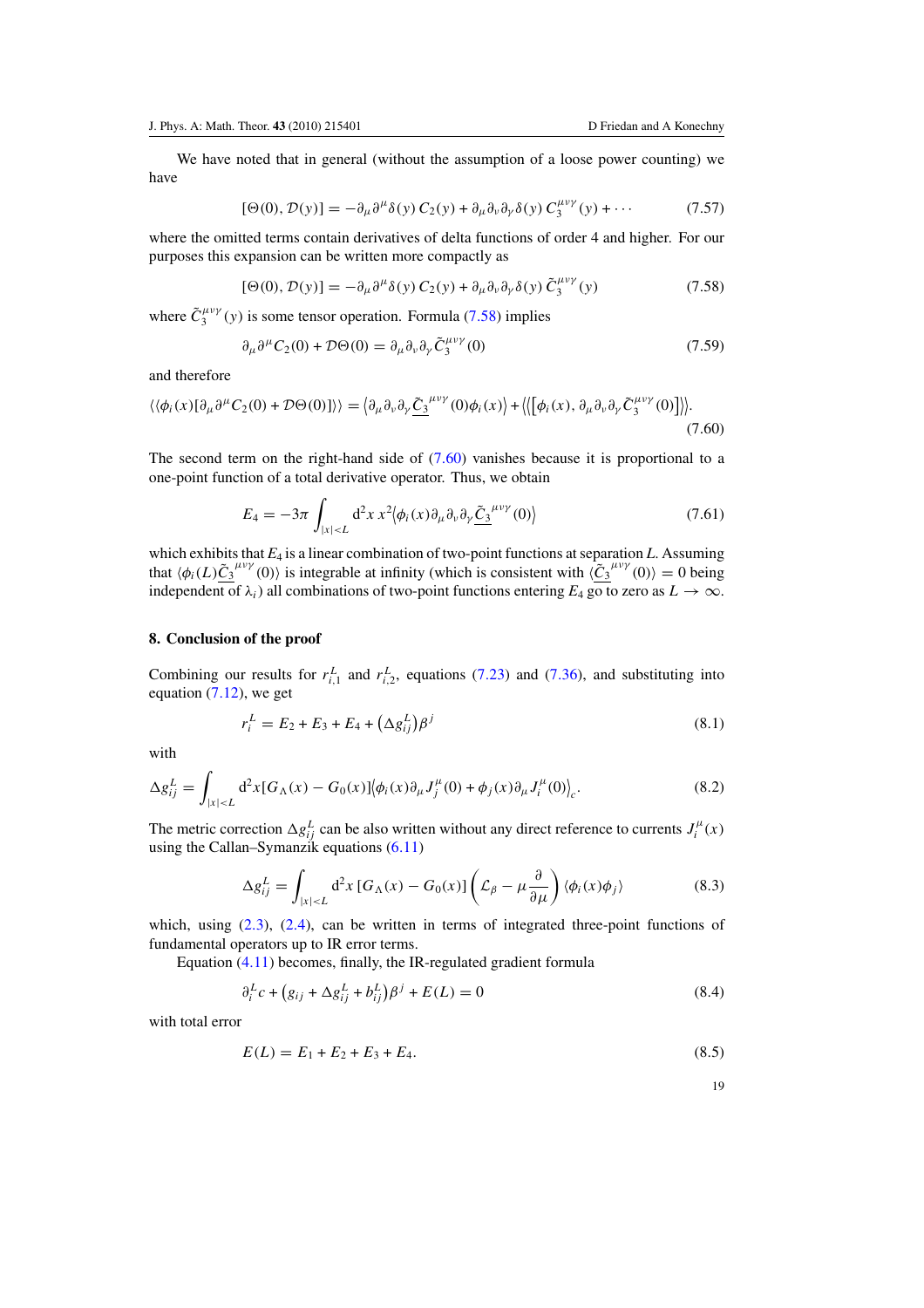<span id="page-19-0"></span>The *L*-dependent constituents of the formula are

$$
\partial_i^L c = -\int_{|y| < L} d^2 y \int d^2 x \ G_\Lambda(x) \langle \phi_i(y) \Theta(x) \Theta(0) \rangle_c,\tag{8.6}
$$

$$
b_{ij}^L = \int_{|y| < L} d^2 y \int d^2 x G_{\Lambda}(x) \langle \phi_i(y) \phi_j(x) \Theta(0) - \phi_j(y) \phi_i(x) \Theta(0) \rangle_c, \tag{8.7}
$$

$$
E_1 = 2\pi y^{\mu} y^{\nu} \int d^2 x \ G_{\Lambda}(x) \langle T_{\mu\nu}(y)\phi_i(x)\Theta(0)\rangle_{c/|y|=L},
$$
\n(8.8)

$$
E_2 = 6\pi^2 x_\mu \big[ x^2 \big< J_i^\mu(x) \Theta(0) \big>_c - 2x_\alpha x^\beta \big< J_i^\alpha(x) T_\beta^\mu(0) \big>_c + x^2 \big< J_i^\alpha(x) T_\alpha^\mu(0) \big>_c \big]_{/|x|=L},\tag{8.9}
$$

$$
E_3 = -\int_{|x| < L} d^2x \partial_\mu [\partial^\mu G_0(x) \langle \langle \phi_i(0) C_2(x) \rangle \rangle - G_0(x) \partial^\mu \langle \langle \phi_i(0) C_2(x) \rangle \rangle],\tag{8.10}
$$

$$
E_4 = -3\pi \int_{|x|
$$

and  $\Delta g_{ij}^L$  is given in [\(8](#page-18-0).2) (see equations [\(4](#page-7-0).8), (4.[10\)](#page-7-0), (4.[6\)](#page-7-0), (7.[25\)](#page-15-0), (7.[30\)](#page-15-0) and (7.[61\)](#page-18-0)).

Now that the infrared regulated formula (8.[4\)](#page-18-0) is derived we can study its  $L \to \infty$  limit. Let us recapitulate our assumptions on the infrared behavior. Firstly, we assume that the action principle holds at least for one- and two-point functions so that the one- and two-point functions are at least once differentiable. Secondly, the infrared behavior of the stress–energy tensor correlators should satisfy (7*.*[26\)](#page-15-0). The first assumption means that two-, three- and four-point functions involving  $\phi_i(x)$  or  $T_{\mu\nu}(x)$  decay faster than  $x^2$  when  $|x| \to \infty$ . This together with formula (7*.*[26\)](#page-15-0) implies that

$$
\lim_{L \to \infty} E(L) = 0,
$$
  
\n
$$
\lim_{L \to \infty} \partial_i^L c = \partial_i c,
$$
  
\n
$$
\lim_{L \to \infty} b_{ij}^L = b_{ij},
$$
\n(8.12)

where  $b_{ij}$  is given by Osborn's formula<sup>7</sup> (2.[12\)](#page-4-0). Note that in showing (8.12) formula (7.[26\)](#page-15-0) is needed only to argue that  $E_2$  vanishes at infinity while the first infrared assumption alone suffices to show all other limits.

Note that although the same set of assumptions implies

$$
\lim_{L \to \infty} \Delta g_{ij}^L \beta^j < \infty,\tag{8.13}
$$

there is no guarantee that the  $L \to \infty$  limit of  $\Delta g_{ij}^L$  is finite. However, infrared divergences, if present in  $\Delta g_{ij}^L$ , are orthogonal to the beta function. Therefore, they can be subtracted to obtain a finite quantity  $\Delta g_{ij}$  so that the following gradient formula holds:

$$
\partial_i c = -(g_{ij} + \Delta g_{ij} + b_{ij})\beta^j \tag{8.14}
$$

<sup>&</sup>lt;sup>7</sup> The two-form  $b_{ij}$  is exact provided  $w_j$  defined in (2.[12\)](#page-4-0) is differentiable. If one relaxes the differentiability assumptions, there is room for the limit  $b_{ij} = \lim_{L \to \infty} b_{ij}^L$  to exist without  $w_j$  being differentiable, in which case  $b_{ij}$ would be closed but not exact. The failure of differentiability of  $w_i$  could come from some non-perturbative effects.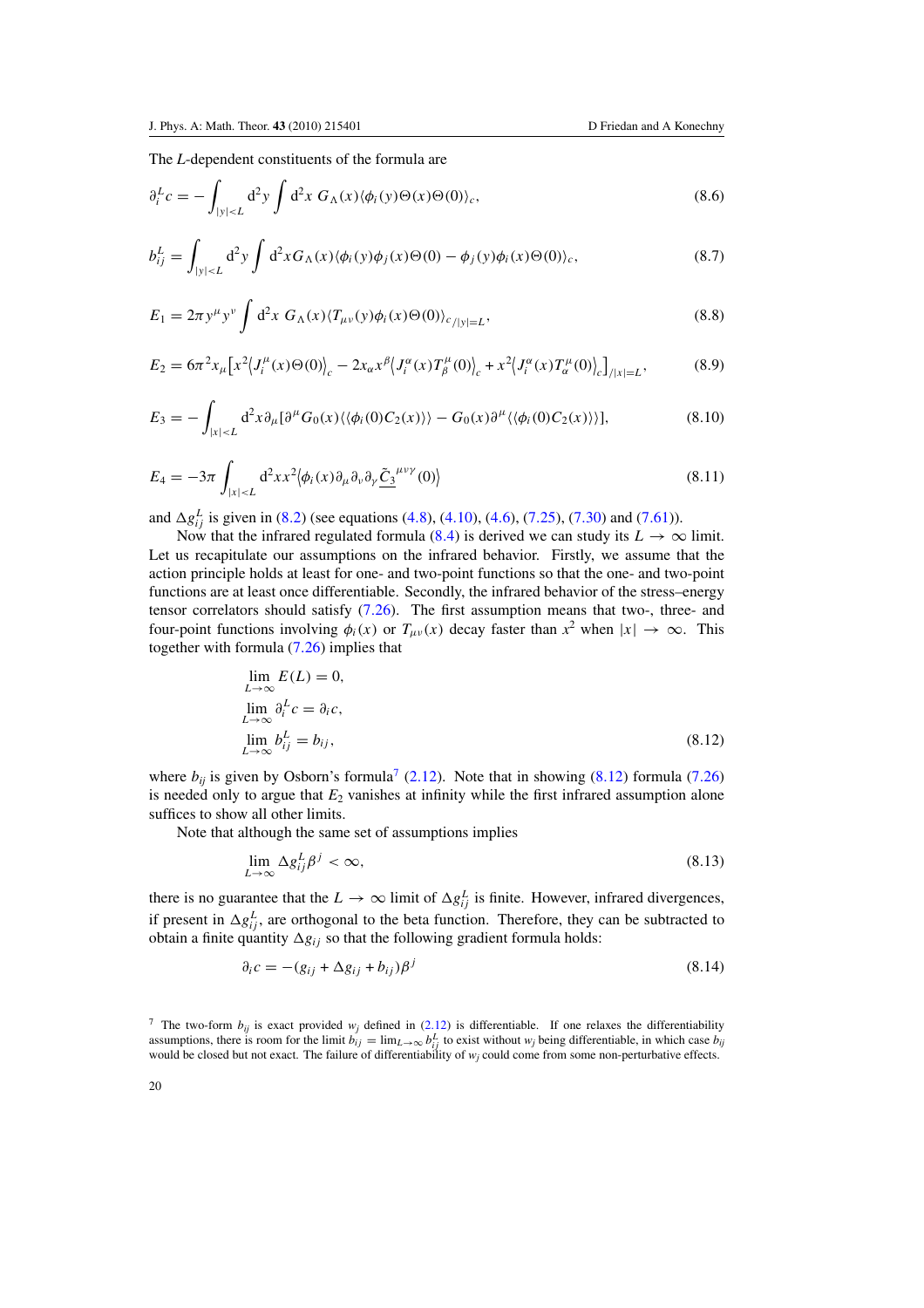<span id="page-20-0"></span>where

$$
\Delta g_{ij} = \lim_{L \to \infty} \left[ \Delta g_{ij}^L - \text{ subtractions} \right]. \tag{8.15}
$$

This completes the derivation of the general gradient formula.

#### **9. Discussion**

#### *9.1. Contact term ambiguities and scale dependence*

As the proof of the gradient formula uses distributional correlation functions which have contact term ambiguities, one should ask if the formula itself is free from such ambiguities. The contact term ambiguities arise from the choice of a renormalization scheme and are generated by adding to the generating functional finite local counterterms of the form

$$
\ln Z[\lambda, g_{ij}] \mapsto \ln Z[\lambda, g_{ij}] + \int d^2x \left[ f(\lambda) \mu^2 R_2(x) + \frac{1}{2} c_{ij}(\lambda) \partial_\mu \lambda \partial^\mu \lambda(x) + \cdots \right],\tag{9.1}
$$

where  $f(\lambda)$  and  $c_{ij}(\lambda)$  are arbitrary functions<sup>8</sup> (scalar and tensor respectively) and the omitted terms contain higher order derivatives of the metric and sources. Redefinition (9*.*1) shifts the terms in the renormalization operation  $\mathcal{D}(x)$ . The low-order terms shift as

$$
C(x) \mapsto C(x) + \beta^i \partial_i f(x), \tag{9.2}
$$

$$
W_i(x) \mapsto W_i(x) - \partial_i f(x) - c_{ij} \beta^j(x), \tag{9.3}
$$

$$
G_{ij}(x) \mapsto G_{ij}(x) - \mathcal{L}_{\beta} c_{ij}(x) \tag{9.4}
$$

with all shifts proportional to the identity operator.

The *c*-function and the metric tensors  $g_{ii}$ ,  $\Delta g_{ii}$  can each be written in a form involving two-point correlators at non-zero separation only (see formulas (2*.*[10\)](#page-4-0), (2*.*[11\)](#page-4-0), [\(8](#page-18-0)*.*2)). Thus, these quantities are independent of the contact term ambiguities. The one-form  $w_i$  defined in (48) changes under (9*.*1) as

$$
w_i \mapsto w_i - \partial_i f \tag{9.5}
$$

and the antisymmetric form  $b_{ij}$  thus does not change. Since redefinition (9.1) is the most general one<sup>9</sup>, the two-form  $b_{ij}$  is also independent of the contact term ambiguities.

Another property that we would like to check is whether the quantities we defined depend on the scales  $\mu$  and  $\Lambda$  only via their ratio  $\mu/\Lambda$ . For the *c*-function (2.[10\)](#page-4-0), the metric (2.[11\)](#page-4-0) and the antisymmetric form (2*.*[12\)](#page-4-0) this immediately follows from the scaling properties [\(3](#page-5-0)*.*2). As for the metric correction  $\Delta g_{ij}$  it may happen that the infrared regulated quantity  $\Delta g_{ij}^L$  contains a logarithmic divergence ∼ ln*L* whose subtraction requires introducing a new scale. If this happens, the subtracted correction will not depend on  $\mu$  and  $\Lambda$  via the ratio  $\mu/\Lambda$  only. The physical significance of this is unclear to us.

### *9.2. The infrared condition: an example*

Here we discuss a simple example that demonstrates the necessity of the infrared condition (7*.*[26\)](#page-15-0) for a gradient formula to hold. Consider a free compact boson *X* defined on a twodimensional curved surface with metric *gμν* by the action functional

$$
S[R, g_{\mu\nu}] = \frac{1}{8\pi} \int d^2x \, (\lambda \sqrt{g} g^{\mu\nu} \partial_\mu X \partial_\nu X + QX \sqrt{g} R_2), \tag{9.6}
$$

<sup>8</sup> We assume that these functions are at least once differentiable.

<sup>&</sup>lt;sup>9</sup> The higher order terms omitted in  $(9.1)$  do not contribute to the change of  $w_i$ .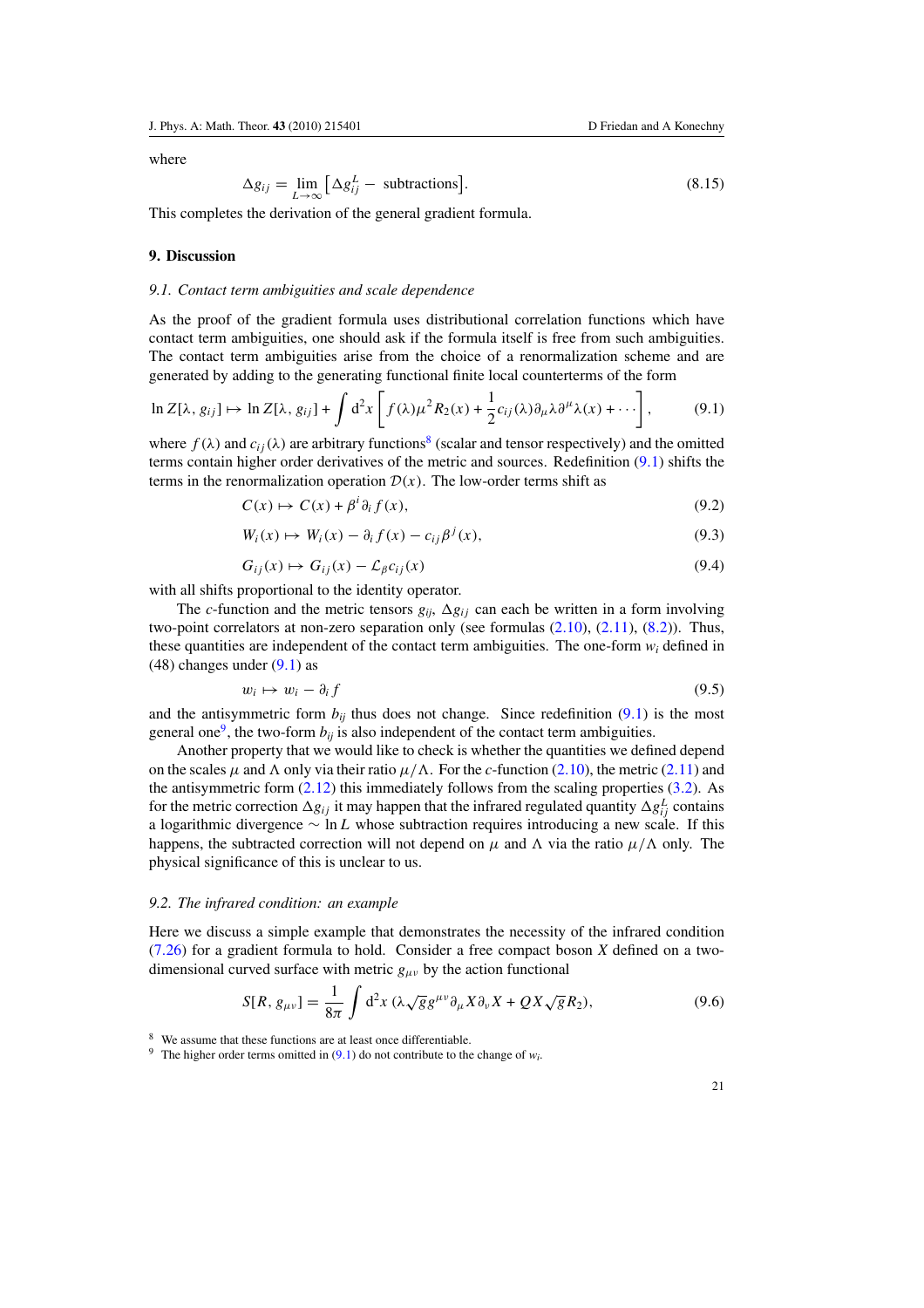where  $\lambda$  is the coupling constant corresponding to the radius of compactification squared,  $R_2$ is the curvature of  $g_{\mu\nu}$  and *Q* is a parameter. Promoting  $\lambda$  to a local source  $\lambda(x)$  we can define a generating functional

$$
\ln Z[\lambda(x), g_{\mu\nu}(x)] = \int [dX] \, e^{-S[\lambda(x), g_{\mu\nu}(x)]}.\tag{9.7}
$$

For the zero mode integral to be well defined we assume that the theory is defined only on a surface with the topology of a plane so that

$$
\int d^2x \sqrt{g} R_2 = 0 \tag{9.8}
$$

and the zero mode integral in (9*.*7) only yields an overall numerical factor. Note that *Q* cannot be considered as a coupling constant as it does not stand at a local operator. The functional integral is Gaussian so the anomaly can be readily computed (e.g. using the heat kernel method) with the result

$$
D(x) = \Theta(x) = \frac{1}{2}C(\lambda)\sqrt{g}R_2(x) + J_{\lambda}^{\mu}(x)\partial_{\mu}\lambda + \frac{1}{2}g_{\lambda\lambda}\partial_{\mu}\lambda\partial^{\mu}\lambda + \partial_{\mu}(w_{\lambda}\partial^{\mu}\lambda),
$$
(9.9)

where

$$
C(\lambda) = \frac{1}{12\pi} + \frac{Q^2}{4\pi\lambda} \tag{9.10}
$$

$$
J_{\lambda}^{\mu}(x) = -\frac{Q}{4\pi\lambda}\partial^{\mu}X(x)
$$
\n(9.11)

$$
g_{\lambda\lambda} = \frac{1}{64\pi\lambda^2}.\tag{9.12}
$$

The value of  $w_{\lambda}$  is essentially scheme dependent. It can be shifted by adding to *S* a local counterterm  $\int d^2x f(\lambda(x)) R_2(x)$  dependent on an arbitrary function  $f(\lambda)$ . In the context of nonlinear sigma models such term can be fixed by target space diffeomorphism invariance. For the model at hand this gives  $w_\lambda = (8\pi\lambda)^{-1}$ .

We see from (9.10) that while the theory has a vanishing beta function, its *c*-function.  $c = 12\pi C(\lambda)$  has a non-trivial derivative with respect to the modulus  $\lambda$ . We can further observe that it is the broken global conformal symmetry that is responsible for the breakdown of gradient property. The stress–energy tensor on a flat surface is

$$
T_{\mu\nu} = \frac{\lambda}{4\pi} \left( : \partial_{\mu} X \partial_{\nu} X : -\frac{\delta_{\mu\nu}}{2} : \partial_{\gamma} X \partial^{\gamma} X : \right) + \frac{Q}{4\pi} (\delta_{\mu\nu} \partial_{\lambda} \partial^{\lambda} - \partial_{\mu} \partial_{\nu}) X. \tag{9.13}
$$

It has exactly the same form as the background charge model [\[26\]](#page-27-0) with imaginary background charge. Note that in our theory there is no background charge. Moreover, since our theory is defined on a topological plane, the field *X* can be taken to be compact with an arbitrary radius. The correlation function

$$
\langle T(z)J_{\lambda,z}(0)\rangle = -\frac{Q^2}{4\pi\lambda^2} \frac{1}{z^3}
$$
\n(9.14)

means that special conformal transformations are broken by the boundary condition at infinity $10$ .

<sup>10</sup> The charge  $\oint$  dz  $z^2T(z)$  does not vanish at infinity.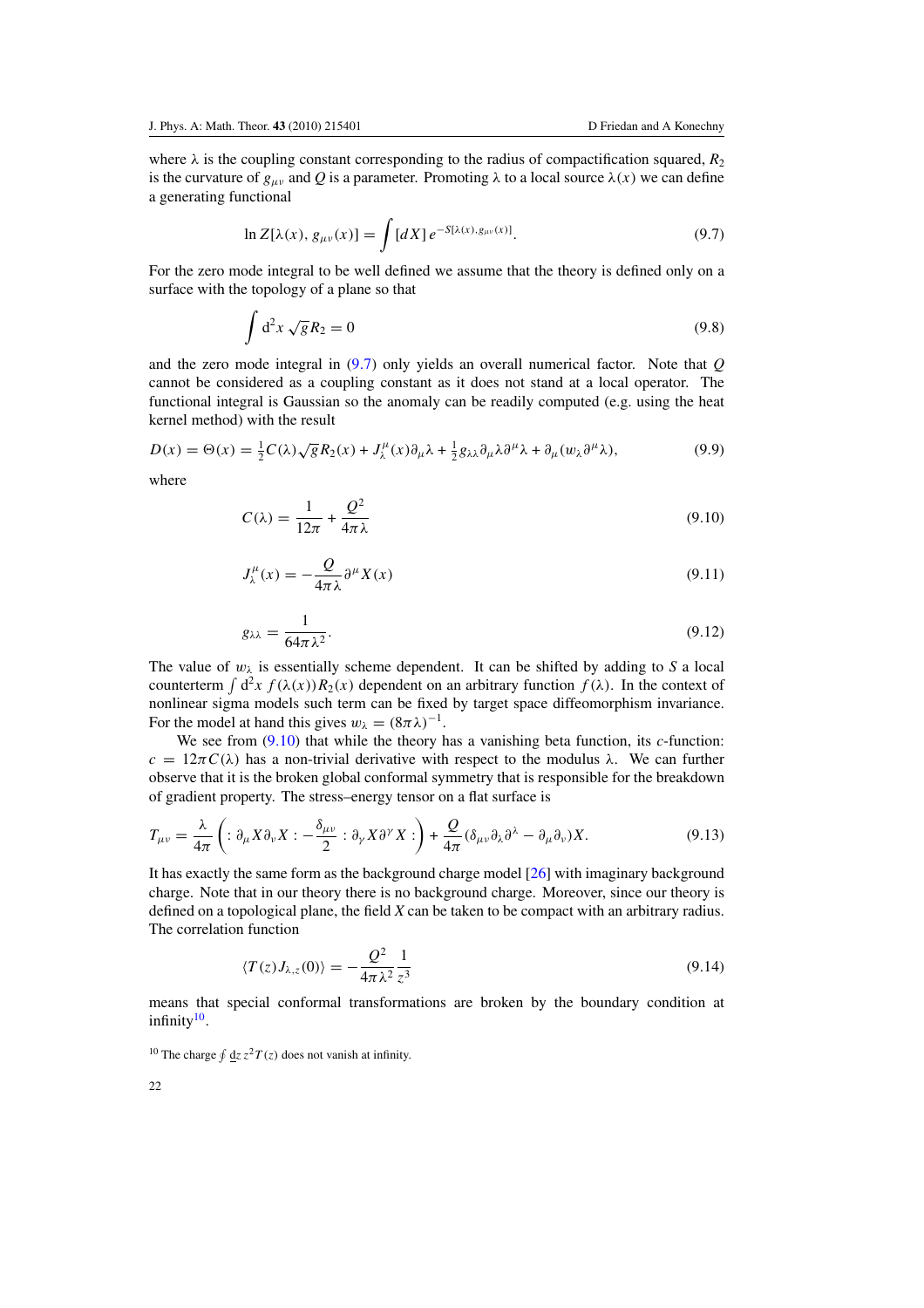<span id="page-22-0"></span>Another way to see the necessity to have theory defined on a sphere of large radius is in the context of nonlinear sigma model. There it is essential for the gradient formula to hold (at least in the leading order in the *α'* expansion) that the zero mode measure includes the dilaton contribution corresponding to spherical topology [\[19](#page-27-0)].

### *9.3. Bare gradient formula*

Here we will show how the Wess–Zumino consistency condition for the local renormalization operation can be used to derive a different gradient formula. The main quantities in the new gradient formula are constructed using the anomalous contact terms present in  $D$  rather than correlation functions at finite separation. For this reason we call it a bare gradient formula. As a consequence of that the terms in that formula are defined modulo contact term ambiguities discussed in section [9.1.](#page-20-0) The new formula also suffers from potential infrared divergences in the metric. In this section however for the sake of brevity we will not introduce an explicit infrared cutoff and our manipulations with integrals will be formal. It is straightforward however to introduce such a cutoff with the main result correct up to some error terms vanishing when the cutoff is removed.

Using (7*.*[49\)](#page-17-0) the Wess–Zumino consistency condition

$$
[(D(x2) - D(x2)), (D(x1) - D(x1))] \rangle = 0
$$
\n(9.15)

can be rewritten as<sup>11</sup>

$$
[[\Theta(x_2), \mathcal{D}(x_1)] - [\Theta(x_1), \mathcal{D}(x_2)] - [\beta(x_2), \mathcal{D}(x_1)]
$$
  
+ $\beta(x_1)D(x_2) - \mathcal{D}(x_2)\Theta(x_1) + \mathcal{D}(x_1)D(x_2)]\rangle = 0.$  (9.16)

Applying to the above equation  $\langle \phi_i(y) \rangle$  on the left-hand side and integrating over  $x_1$  we obtain

$$
\langle \langle \phi_i(y)[\mathcal{D}\Theta(x_2) - \beta^j \mathcal{D}\phi_j] \rangle \rangle + \langle \langle \phi_i(y) \int d^2 x_1 \beta(x_1) D(x_2) \rangle \rangle + \langle \langle \mathcal{D}\phi_i(y) D(x_2) \rangle \rangle
$$

$$
- \mu \frac{\partial}{\partial \mu} (\langle D(x_2)\phi_i(y) \rangle_c - \delta^2(y - x_2) \partial_i \beta^j \langle \phi_j \rangle) = 0 \tag{9.17}
$$

where we used the identities

$$
\int dx_1[\Theta(x_1), \mathcal{D}(x_2)] = 0, \qquad \langle \langle \phi_i(y) \int dx_1[\beta^j(x_2), \mathcal{D}(x_1)] \phi_j(x_2) \rangle \rangle = 0. \tag{9.18}
$$

As we know from section [7.3](#page-16-0)  $\mathcal{D}\Theta - \beta^j \mathcal{D}\phi_j$  is a pure-contact operation. Its field part  $\beta^j \partial_\mu J_i^\mu - \partial_\mu J^\mu$  vanishes (is pure contact). Equation (9.17) expresses the contact terms with  $\phi_i(y)$  via the operation D. Integrating the above formula over  $x_2$  with the weight  $(x_2 - y)^2$ and using

$$
\mu \frac{\partial}{\partial \mu} \int d^2 x_2 \langle D(x_2) \phi_i(y) \rangle_c (x_2 - y)^2 = 0 \tag{9.19}
$$

we obtain $12$ 

$$
\partial_i \langle C_2 \rangle = -H_{ij} \beta^j + \mathcal{L}_{\beta} W_i + Q_i \tag{9.20}
$$

<sup>11</sup> Note that this form of the Wess–Zumino condition is linear in D. This leads to essential simplifications in computations and also ensures that terms with tensorial sources in  $D$  do not contribute to the final gradient formula.<br><sup>12</sup> Recall that the currents  $J_i^{\mu}$  and the metric  $G_{ij}$  in (5.[15\)](#page-10-0) are ordinary operations so tha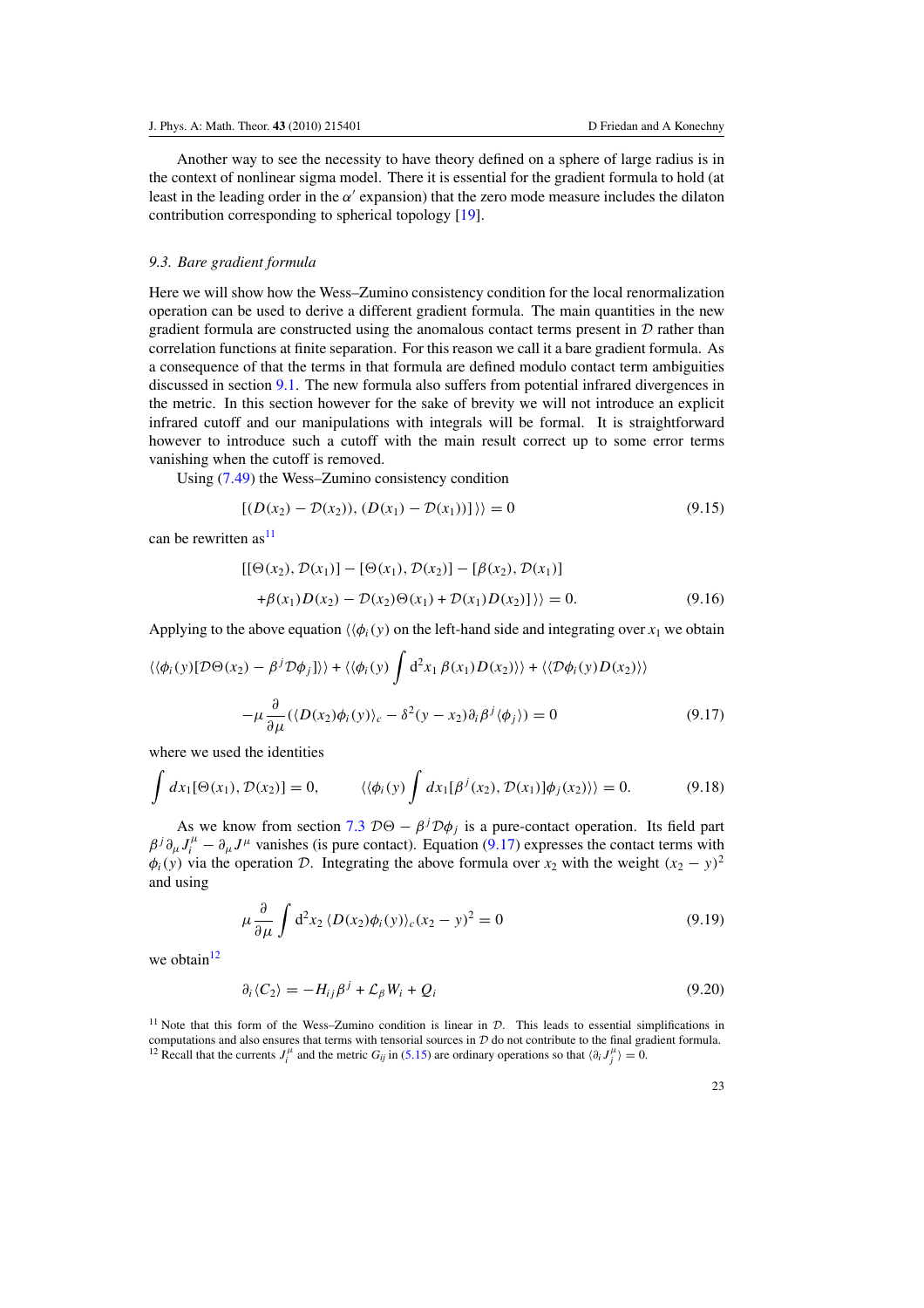<span id="page-23-0"></span>where

$$
H_{ij} = -G_{ij} - \frac{1}{4} \int d^2 y \, y^2 \left[ \langle \partial_\mu J_j^\mu(0) \phi_i(y) \rangle + \langle \partial_\mu J_i^\mu(0) \phi_j(y) \rangle \right],
$$
  
\n
$$
G_{ij} = -\frac{1}{4} \int d^2 y \, y^2 \langle \langle [\phi_i(0), D\phi_j(y)] \rangle \rangle,
$$
  
\n
$$
W_i = \frac{1}{4} \int d^2 y \, y^2 \langle D(y) \phi_i(0) \rangle_c,
$$
  
\n
$$
Q_i = \frac{1}{4} \int d^2 y \, y^2 \langle \partial_\mu J_i^\mu(y) \Theta(0) \rangle_c.
$$
\n(9.21)

Note that the tensor  $G_{ij}$  is symmetric. This follows from the fact that operations  $\phi_i(y)$ ,  $\phi_j(x)$ commute. The metric tensor  $H_{ij}$  can be also written in terms of integrated correlation functions:

$$
H_{ij} = \frac{1}{4} \int d^2 y y^2 \left[ \int d^2 x \langle D(x) \phi_i(y) \phi_j(0) \rangle_c - \partial_i \beta^k \langle \phi_k(y) \phi_j(0) \rangle_c - \partial_j \beta^k \langle \phi_i(y) \phi_k(0) \rangle_c \right].
$$
\n(9.22)

According to our main infrared assumption  $(7.26)$  $(7.26)$   $Q_i$  vanishes and we have a gradient formula

$$
\partial_i c^{(0)} + g_{ij}^{(0)} \beta^j + b_{ij}^{(0)} \beta^j = 0 \tag{9.23}
$$

where

$$
c^{(0)} = \langle C_2 \rangle - W_i \beta^i, \qquad g^{(0)}_{ij} = H_{ij}, \qquad b^{(0)}_{ij} = \partial_i W_j - \partial_j W_i. \qquad (9.24)
$$

The metric  $H_{ij}$  potentially suffers from the same infrared divergences as the correction to Zamolodchikov's metric defined in (8*.*[15\)](#page-20-0). We define the finite quantity entering (9*.*23) by subtracting these divergences.

When a loose power counting applies, the above quantities can be computed more explicitly using (5*.*[15\)](#page-10-0). In this case we have

$$
H_{ij} = G_{ij} - \frac{1}{4} \int d^2 y \, y^2 \left[ \langle \partial_\mu J_i^\mu(y) \phi_j(0) \rangle + \langle \partial_\mu J_j^\mu(y) \phi_i(0) \rangle \right],\tag{9.25}
$$

 $\langle C_2 \rangle = \langle C \rangle$  and  $G_{ij}$ ,  $W_i$  coincide with the respective quantities defined in formula (5.[15\)](#page-10-0). In the case when the currents  $J_i^{\mu}$  are absent, formula (9.23) matches with the one obtained by Osborn [\[19](#page-27-0)].

### *9.4. Dressing transformations*

For any gradient formula

$$
\partial_i c + g_{ij} \beta^j + b_{ij} \beta^j = 0 \tag{9.26}
$$

with a symmetric tensor  $g_{ij}$  and an antisymmetric tensor  $b_{ij}$  one can redefine *c*,  $b_{ij}$  and  $g_{ij}$  as

$$
\tilde{c} = c + \beta^{i} c_{ij} \beta^{j},
$$
  
\n
$$
\tilde{g}_{ij} = g_{ij} - \mathcal{L}_{\beta} c_{ij},
$$
  
\n
$$
\tilde{b}_{ij} = b_{ij} - (di_{\beta} c)_{ij},
$$
\n(9.27)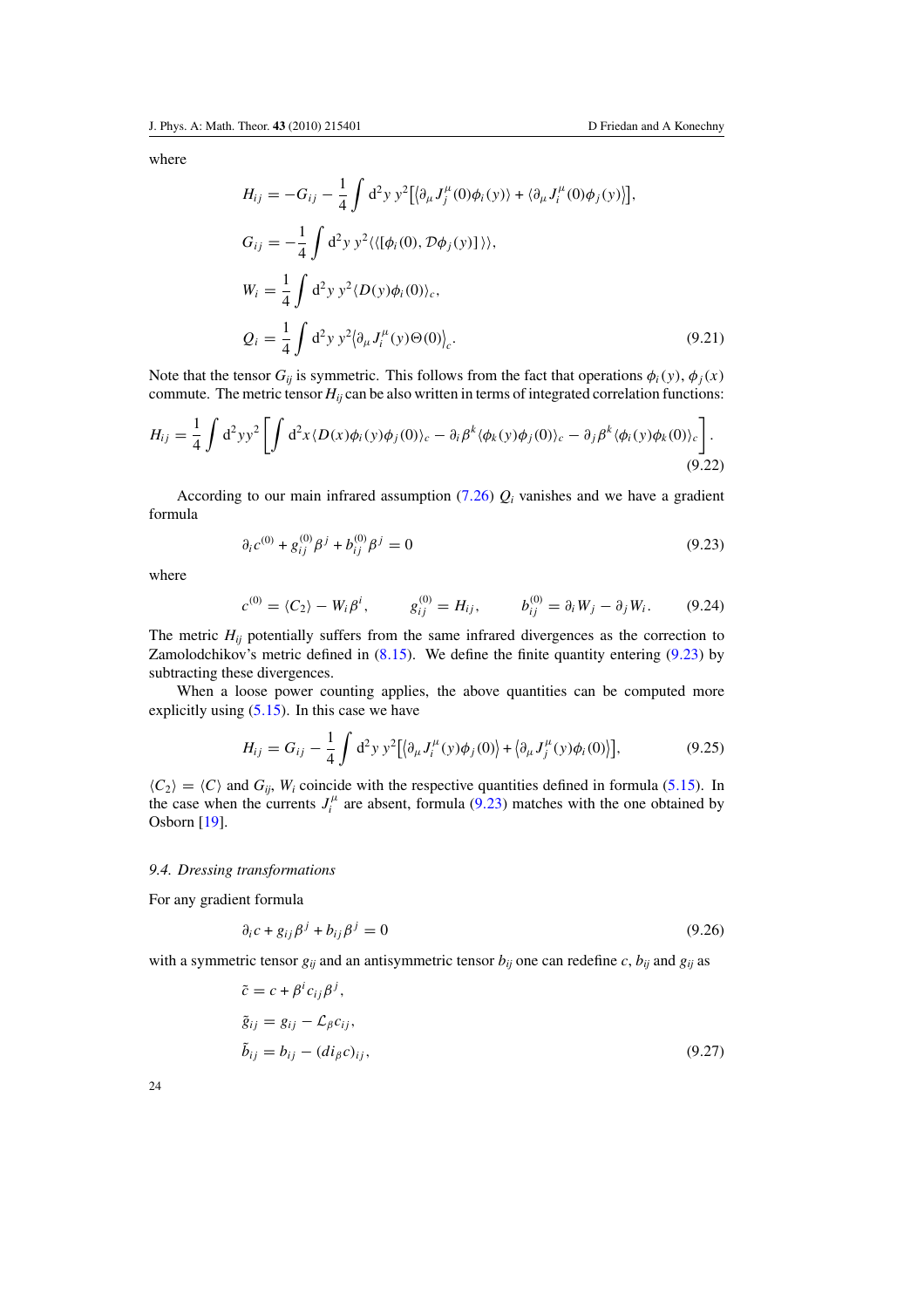<span id="page-24-0"></span>so that a gradient formula  $\partial_i \tilde{c} = \tilde{g}_{ij}\beta^j + \tilde{b}_{ij}\beta^j$  holds. The tensor  $c_{ij}$  above is any tensor on the space of couplings that may depend on the couplings and the renormalization scale  $\mu$ . We will refer to redefinitions (9*.*[27\)](#page-23-0) as dressing transformations. One can show that formula (8*.*[14\)](#page-19-0) is related to formula (9*.*[23\)](#page-23-0) by means of a dressing transformation specified by

$$
c_{ij}^{\Lambda} = \int d^2x \, G_{\Lambda}(x) \langle \phi_i(x) \phi_j(0) \rangle_c \tag{9.28}
$$

so that

$$
c = c^{(0)} - \beta^i c_{ij}^{\Lambda} \beta^j.
$$
 (9.29)

It is not hard to construct using dressing transformations a class of *c*-functions that monotonically decrease under the RG flow. Such functions  $c^f$  can be defined as

$$
c^f = -3\pi \int d^2x \, x^2 f(x^2) \langle \Theta(x) \Theta(0) \rangle_c, \tag{9.30}
$$

where  $f(x^2)$  is a function such that  $f(0) = 1$ ,  $f(x^2)$  decreases fast at infinity<sup>13</sup> and

$$
x^{\mu}\partial_{\mu}f(x^2) < 0. \tag{9.31}
$$

These potential functions satisfy a gradient formula

$$
\partial_i c^f = -\left(g_{ij}^f + \Delta g_{ij}^f + b_{ij}^f\right) \beta^j,\tag{9.32}
$$

where

$$
g_{ij}^f = -3\pi \int d^2x \, x^2 [x^\mu \partial_\mu f(x^2)] \langle \phi_i(x) \phi_j(0) \rangle_c \tag{9.33}
$$

$$
\Delta g_{ij}^f = 3\pi \int d^2x \, x^2 [f(x^2) - 1] \big( \langle \partial_\mu J_i^\mu(x) \phi_j(0) \rangle + \langle \partial_\mu J_j^\mu(x) \phi_i(0) \rangle \big) \tag{9.34}
$$

$$
b_{ij}^f = \partial_i w_j^f - \partial_j w_i^f \tag{9.35}
$$

$$
w_i^f = 3\pi \int d^2x \, x^2 f(x^2) \langle \phi_i(x) \Theta(0) \rangle_c.
$$
 (9.36)

Such smeared *c*-functions were first considered in [\[20](#page-27-0)].

#### *9.5. Renormalization group transformation as a flow of couplings*

As one can observe from the form of Callan–Symanzik equations (6*.*[11\)](#page-12-0), the scale transformation of correlation functions

$$
\langle \phi_{i_1}(x_1)\phi_{i_2}(x_2)\ldots \Theta(y_1)\Theta(y_2)\ldots \rangle_c
$$

even at finite separation is not fully compensated by the change of couplings  $\lambda^{i}$ . In addition to changing the couplings according to their beta functions and rotating the fields  $\phi_i$  by the anomalous dimension matrices  $\partial_i \beta^j$  the operators  $\phi_i(x)$  and  $\Theta(y)$  each shift by an additional total derivative:  $\partial_\mu J^\mu(x)$  and  $\partial_\mu J^\mu(y)$ , respectively. If the currents  $J^\mu_i$ ,  $J^\mu$  are not conserved, these shifts affect the scale transformation of the correlation functions taken at finite separation. This signals that more couplings need to be introduced to parameterize such additional terms in the Callan–Symanzik equations. Thus, to account for the current  $J^{\mu}(y)$  it is customary to introduce dilaton couplings  $\lambda_D^i$  that couple to  $\phi_i(x)\mu^2 R_2(x)$  terms in the Lagrangian<sup>14</sup>. The

<sup>13</sup> An exponential decrease would suffice for all purposes.

<sup>&</sup>lt;sup>14</sup> A completeness of the set  $\phi_i$  is assumed here as discussed in section 5.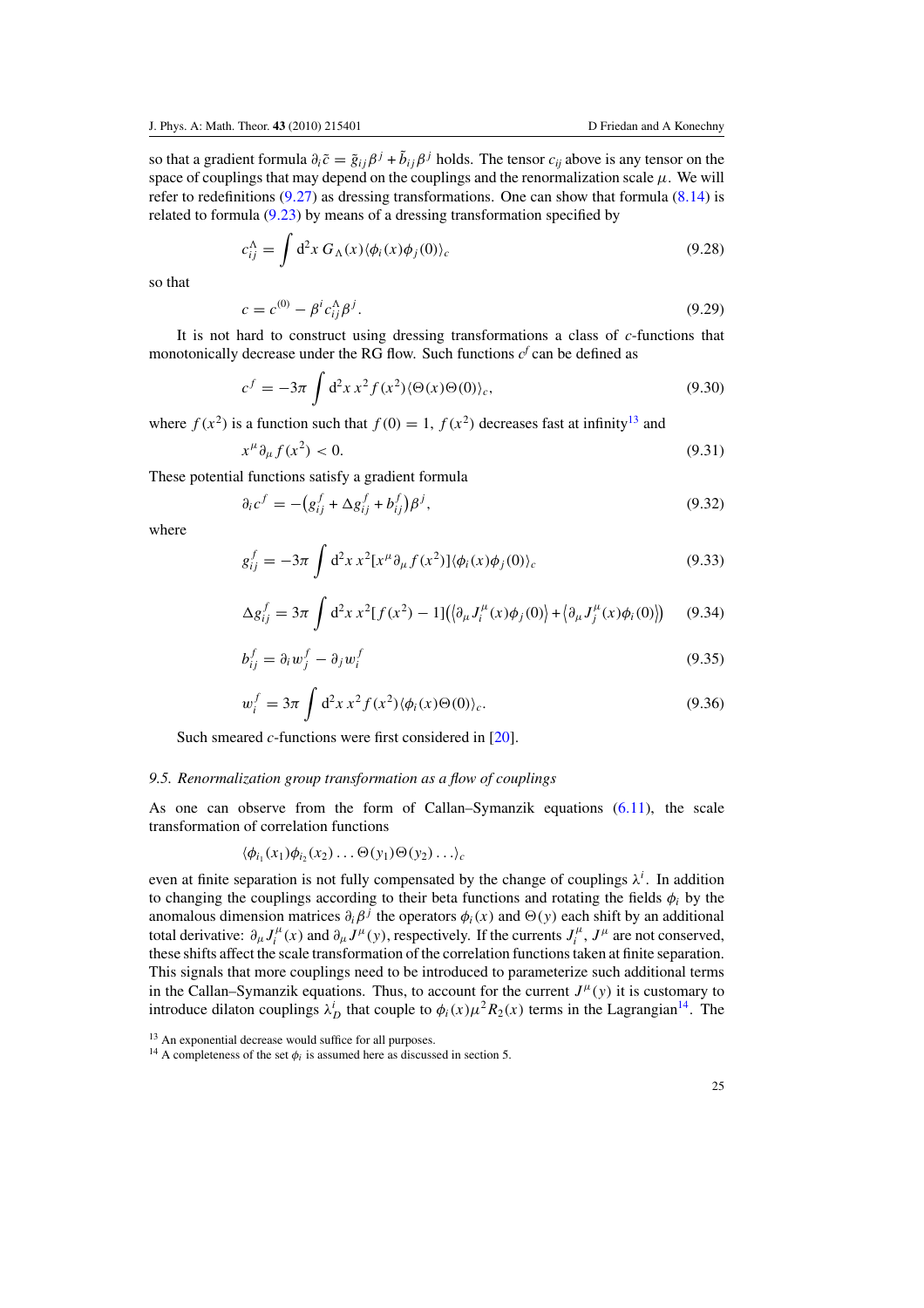<span id="page-25-0"></span>generating functional *Z* depends on these couplings according to the functional differential equation

$$
\frac{\delta \ln Z}{\delta \lambda_D^i(x)} = \frac{1}{2} \mu^2 R_2(x) \frac{\delta \ln Z}{\delta \lambda^i(x)}.
$$
\n(9.37)

The introduction of this new set of couplings is natural if one bears in mind that coupling constant redefinitions are responsible for having different RG schemes. To renormalize a theory on a curved space one needs counterterms of the form  $\phi_i(x) \mu^2 R_2(x)$ . As usual such counterterms are defined up to arbitrary finite parts. Changing the dilaton couplings  $\lambda_D^i$ accounts for changing the finite parts in such counterterms. (Previously we assumed that such counterterms are fixed somehow which amounts to partially fixing the RG scheme. This resulted in the extra terms in the Callan–Symanzik equations.) Expanding the operator *C(x)* in (5.[15\)](#page-10-0) as  $C(x) = \beta_D^i \phi_i(x)$  we see that the coefficients  $\beta_D^i$  can now be naturally interpreted as the beta functions for the dilaton couplings. For the loose power counting case the Callan–Symanzik equation for correlators of stress–energy tensor takes the form

$$
\mu \frac{\partial}{\partial \mu} \langle T_{\mu\nu}(y_1) T_{\alpha\beta}(y_2) \dots \rangle_c = \beta^i \frac{\partial}{\partial \lambda^i} \langle T_{\mu\nu}(y_1) T_{\alpha\beta}(y_2) \dots \rangle_c + \langle \Gamma_{\mu\nu}^C(y_1) T_{\alpha\beta}(y_2) \dots \rangle_c
$$
  
+  $\langle T_{\mu\nu}(y_1) \Gamma_{\alpha\beta}^C(y_2) \dots \rangle_c + \dots = \left( \beta^i \frac{\partial}{\partial \lambda^i} + \beta^i_D \frac{\partial}{\partial \lambda^i_D} \right) \langle T_{\mu\nu}(y_1) T_{\alpha\beta}(y_2) \dots \rangle_c$  (9.38)

where

$$
\Gamma_{\mu\nu}^C(x) = (\partial_\mu \partial_\nu - g_{\mu\nu} \partial_\alpha \partial^\alpha) C(x). \tag{9.39}
$$

We used (9*.*37) and (5*.*[15\)](#page-10-0) to obtain the last equality in (9*.*38). We see that the dilaton couplings account for mixings of the stress–energy tensor with trivially conserved currents  $\Gamma^C_{\mu\nu}(x)$ . With the enlarged set of couplings  $(\lambda, \lambda_D)$  the change in scale for correlators of stress–energy tensor components (at finite separation) is exactly compensated by the change in coupling constants. In particular for the *c*-function (2*.*[10\)](#page-4-0) we have

$$
\mu \frac{\partial c}{\partial \mu} = \left( \beta^i \frac{\partial}{\partial \lambda^i} + \beta^i_D \frac{\partial}{\partial \lambda^i_D} \right) c. \tag{9.40}
$$

We can also compute the derivatives of the *c*-function  $(2.10)$  $(2.10)$  with respect to the dilaton couplings. Using [\(3](#page-5-0)*.*3), (9*.*37) and the identity

$$
\frac{\partial}{\partial \lambda_D^i} = \int d^2 x \, \frac{\delta}{\delta \lambda_D^i(x)}\tag{9.41}
$$

we obtain

$$
\frac{\partial c}{\partial \lambda_D^i} = -\frac{\partial}{\partial \lambda_D^i} \int d^2x \ G_{\Lambda}(x) \langle \Theta(x) \Theta(0) \rangle_c = 2 \int d^2x \ G_{\Lambda}(x) \langle \Theta(x) \partial_\mu \partial^\mu \phi_i(0) \rangle_c. \tag{9.42}
$$

Integrating by parts in (9*.*42), using

$$
\mu \frac{\partial}{\partial \mu} \langle \phi_i \rangle = \beta^j \partial_j \langle \phi_i \rangle \tag{9.43}
$$

and the assumption that

$$
\int d^2x \langle \phi_j(x)\phi_i(0)\rangle = \partial_j \langle \phi_i\rangle = \partial_i \langle \phi_j\rangle < \infty, \tag{9.44}
$$

we obtain

$$
\frac{\partial c}{\partial \lambda_D^i} = -g_{ij}^D \beta^j \tag{9.45}
$$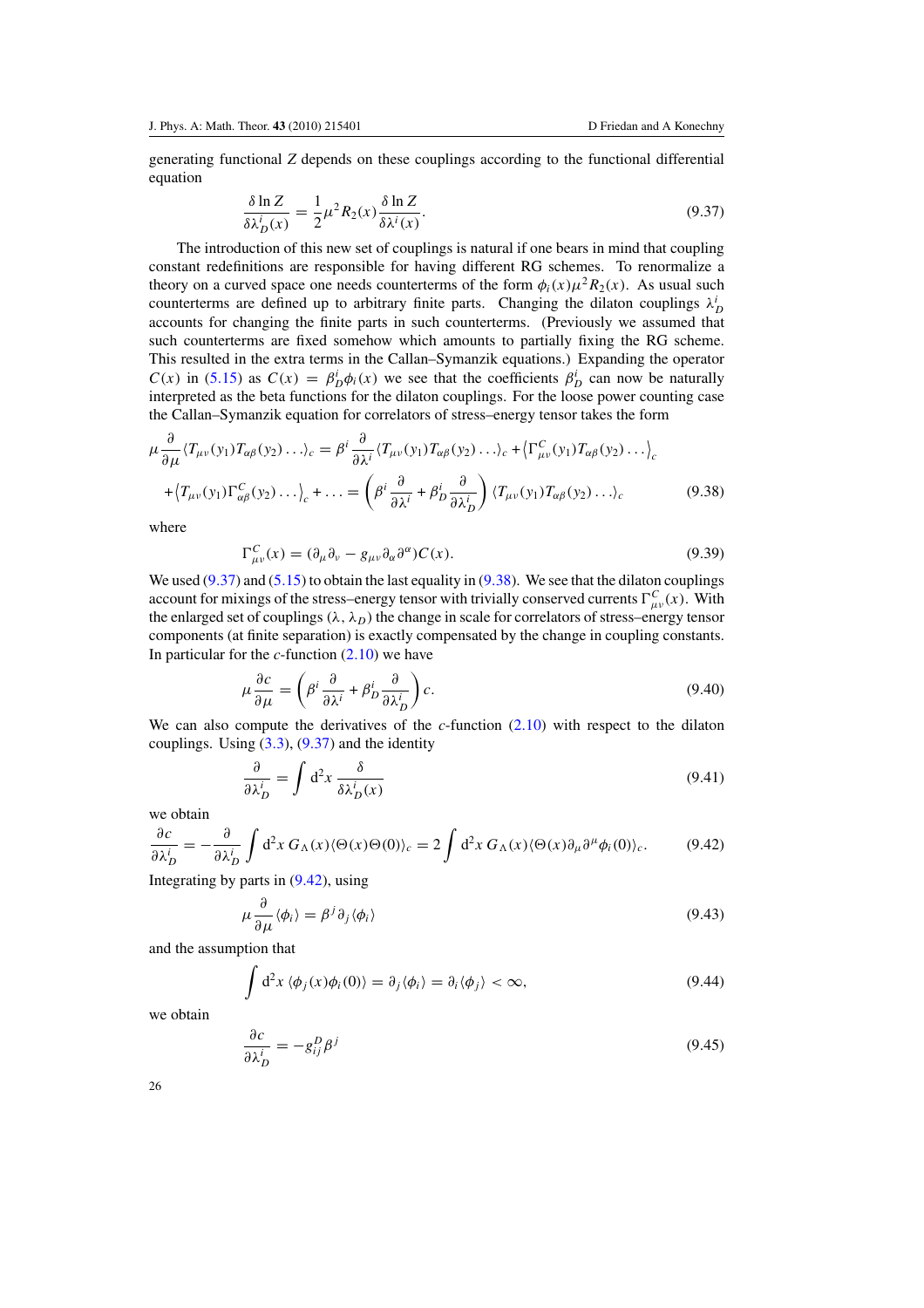<span id="page-26-0"></span>where

$$
g_{ij}^D = 2 \int d^2x \left[ G_0(x) - G_\Lambda(x) \right] \langle \phi_j(x) \partial_\mu \partial^\mu \phi_i(0) \rangle_c \tag{9.46}
$$

is a symmetric tensor.

We can further show that the contraction of gradient formula  $(8.14)$  $(8.14)$  with the beta functions  $\beta^i$  gives Zamolodchikov's formula [\(3](#page-5-0).1). This boils down to the identity

$$
\beta_D^i \frac{\partial c}{\partial \lambda_D^i} = \beta^i \Delta g_{ij} \beta^j. \tag{9.47}
$$

Using equations (9*.*[45\)](#page-25-0), (9*.*46) the left-hand side of equation (9*.*47) can be written as

$$
\beta_D^i \frac{\partial c}{\partial \lambda_D^i} = 2 \int d^2 x \left[ G_\Lambda(x) - G_0(x) \right] \langle \Theta(x) \partial_\mu \partial^\mu C(0) \rangle_c \tag{9.48}
$$

while for the right-hand side we have

$$
\beta^{i} \Delta g_{ij} \beta^{j} = 2 \int d^{2}x \left[ G_{\Lambda}(x) - G_{0}(x) \right] \langle \Theta(x) \beta^{i} \partial_{\mu} J_{i}^{\mu}(0) \rangle_{c}.
$$
 (9.49)

The last expression coincides with (9.48) by virtue of the identity  $\partial_{\mu} \partial^{\mu} C(x) = \partial_{\mu} J_i^{\mu}(x)$ proven in section [7.3.](#page-16-0) This identity can be used because the two-point function in (9*.*49) is taken at finite separation. It is not hard to extend the proof of identity (9*.*47) to a more general case not assuming the loose power counting. Formula (9*.*47) shows in particular that the metric correction  $\Delta g_{ij}$  is necessary to account for the flow of dilaton coupling constants when the last ones are present.

The additional gradient formula (9*.*[45\)](#page-25-0) together with the main formula (8*.*[14\)](#page-19-0) implies that the *c*-function is stationary with respect to the couplings  $(\lambda, \lambda_D)$  at fixed points  $\beta^i = 0$ . The inverse follows from Zamolodchikov's formula (3*.*[1\)](#page-5-0) combined with formula (9*.*[40\)](#page-25-0). Thus, under our main set of assumptions and with a loose power counting the stationary points of the *c*-function are in a one-to-one correspondence with the fixed points.

#### **10. Final comments**

As we said in the introduction one of the motivations to obtain a general gradient formula came from string theory. In regard to potential applications of our result to the problem of constructing string effective actions it should be stressed that we worked throughout with normalized connected correlation functions while it is the unnormalized and disconnected ones which are relevant to string theory. This fact also explains why our results *seem* to be at odds with the conclusion of [\[15\]](#page-27-0) that the Zamolodchikov *c*-function does not give a suitable string effective action. In the unnormalized correlators the dilaton zero mode  $\phi_0$  contributes an overall factor *e*−2*φ*<sup>0</sup> which results in having the same factor in *c*. Thus, stationarity of *c* with respect to  $\phi_0$  implies that *c* has to vanish at stationary points. This factor and the related problem disappear when one builds *c* out of normalized correlators as we do in this paper.

The aforementioned problem with *c* prompted various authors to switch to using what we call the bare gradient formula which was discussed in section [9.3.](#page-22-0) The negative side of this is that the metric that appears in that formula, being built from contact terms, does not have any positivity properties.

In the present paper we focused on a formal derivation of the new gradient formula and discussed its general properties. It would be instructive to illustrate how it works on concrete examples in conformal perturbation theory and nonlinear sigma models. We are planning to do this in a separate publication [\[27](#page-27-0)]. It is also interesting to understand better the implications of the new formula for string theory. We leave this question to future studies.